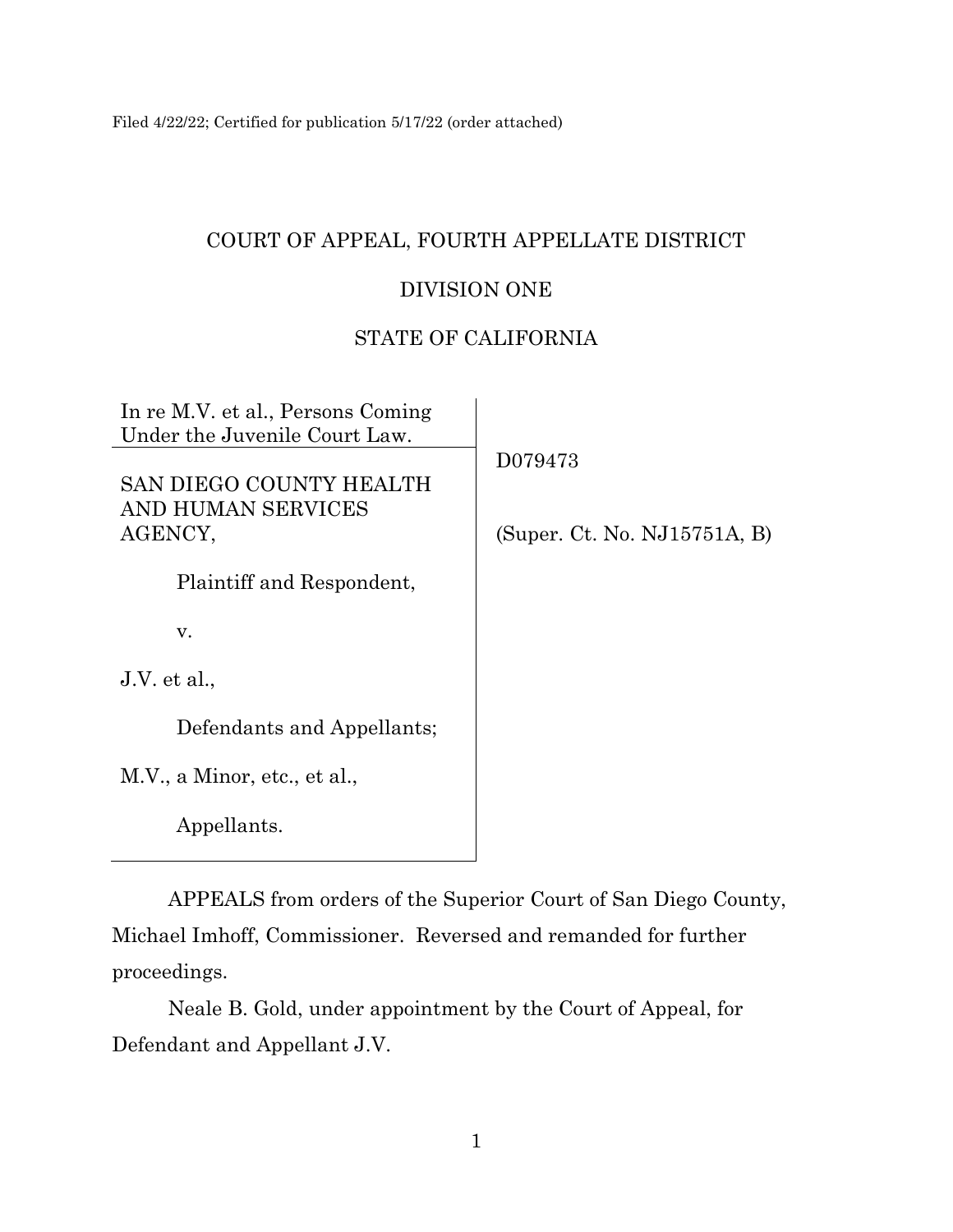Valerie N. Lankford, under appointment by the Court of Appeal, for Defendant and Appellant M.Z.

Lelah S. Fisher, under appointment by the Court of Appeal, for Minors and Appellants M.V. and I.V.

Lonnie J. Eldridge, County Counsel, Caitlin E. Rae, Chief Deputy County Counsel, and Lisa M. Maldonado, Deputy County Counsel, for Plaintiff and Respondent.

#### INTRODUCTION

After declaring them dependents of the court, the juvenile court removed M.V. and I.V. (together, Children) from the physical custody of their parents, J.V. (Father) and M.Z. (Mother), and placed them with a relative caregiver pending reunification efforts. Father, Mother, and the Children appeal those dispositional orders. They assert substantial evidence does not support the court's findings, by clear and convincing evidence, that there was substantial danger to the Children if they were returned home and that there were no reasonable means to protect them without removing them from their parents' custody. On the record before us, we agree. Accordingly, we reverse the dispositional orders as to both Father and Mother.

FACTUAL AND PROCEDURAL BACKGROUND

#### I.

#### *Dependency Proceedings Before the Children's Removal*

Father and Mother had been together for about five years when dependency proceedings were initiated in June 2021. Later that same month, they married. They have two children, M.V. and I.V., who were at the relevant time three and two years old, respectively. Father also has joint custody of his six-year-old son, A.V., from a previous relationship. The family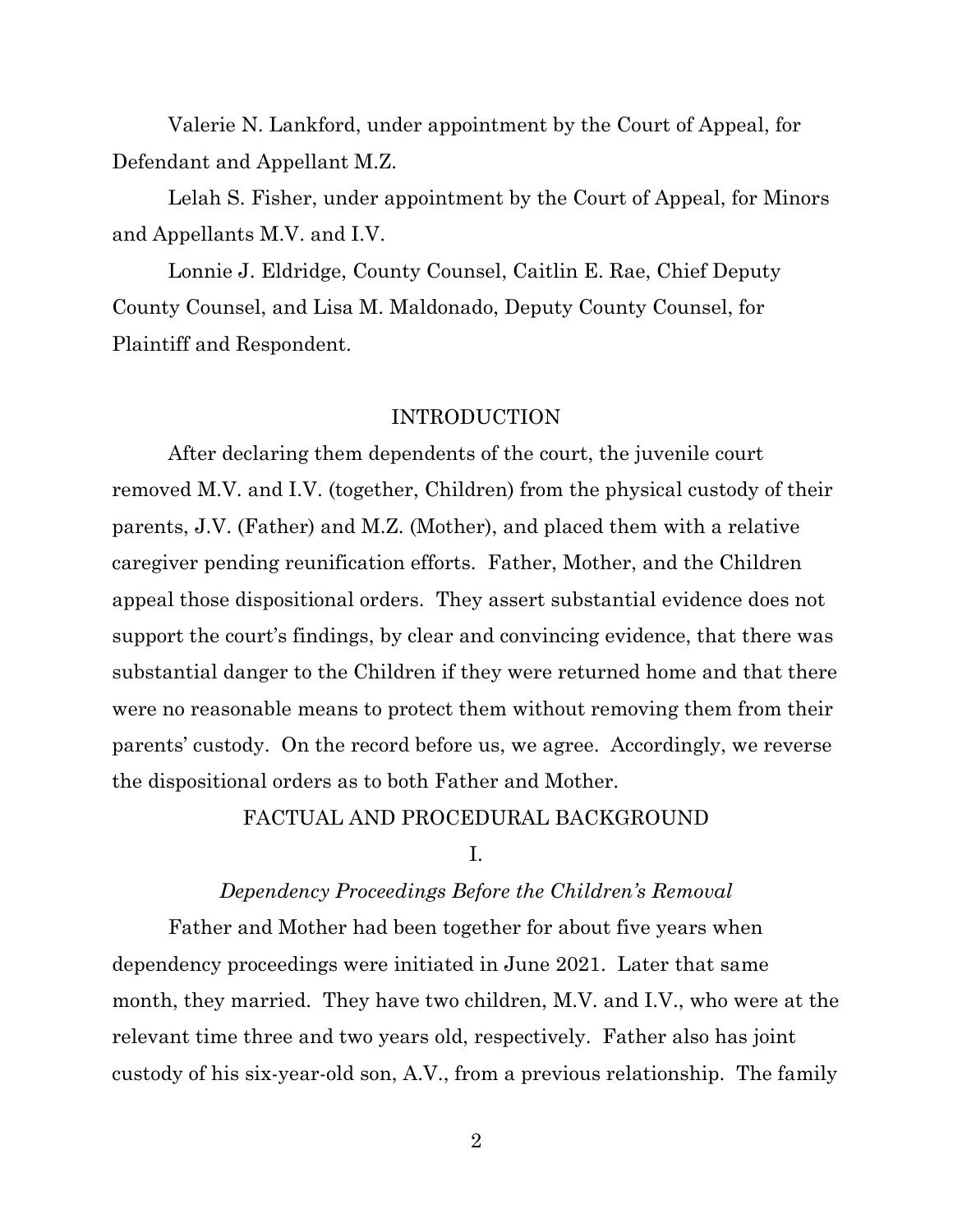lived in "an RV" or a "small[,] manufactured trailer" on a nursery lot, where Father worked.

The family came to the attention of the San Diego County Health and Human Services Agency (Agency) on December 11, 2020, when Mother was arrested after law enforcement determined she was the "domina[nt] aggressor" in a physical altercation with Father. Father, who had called 911, told the deputies Mother became angry, threw a coffee cup at him, cutting his wrist, broke the window of their family truck, and punched herself in the face.<sup>1</sup> Mother told the deputies that Father threw shoes at her, struck her face with his hand, knocked the television to the ground and, although she did not see him do it, she heard Father break the window of the truck. Mother also reported that Father struck then one-year-old I.V. in the face. When the deputies spoke with then five-year-old A.V., the child said he saw Mother throw a coffee cup at Father and Father bleeding; Father hit Mother but he could not say where it happened or how he hit Mother; and Father did not hit I.V. Father had a one-inch cut to his wrist, Mother had visible redness to her cheek, and the passenger-side window of the family's truck was broken. All of this occurred with the Children in the home.

Immediately after the incident, the parents agreed to a safety plan where Mother would take the Children and stay with maternal grandmother in Los Angeles. Then on January 6, 2021, the Agency approved of the parents and the Children residing together with maternal great grandmother (MGGM) staying in the home until the parents were connected to services.

<sup>&</sup>lt;sup>1</sup> Father is a Spanish speaker and his statements were translated from Spanish to English by a deputy sheriff.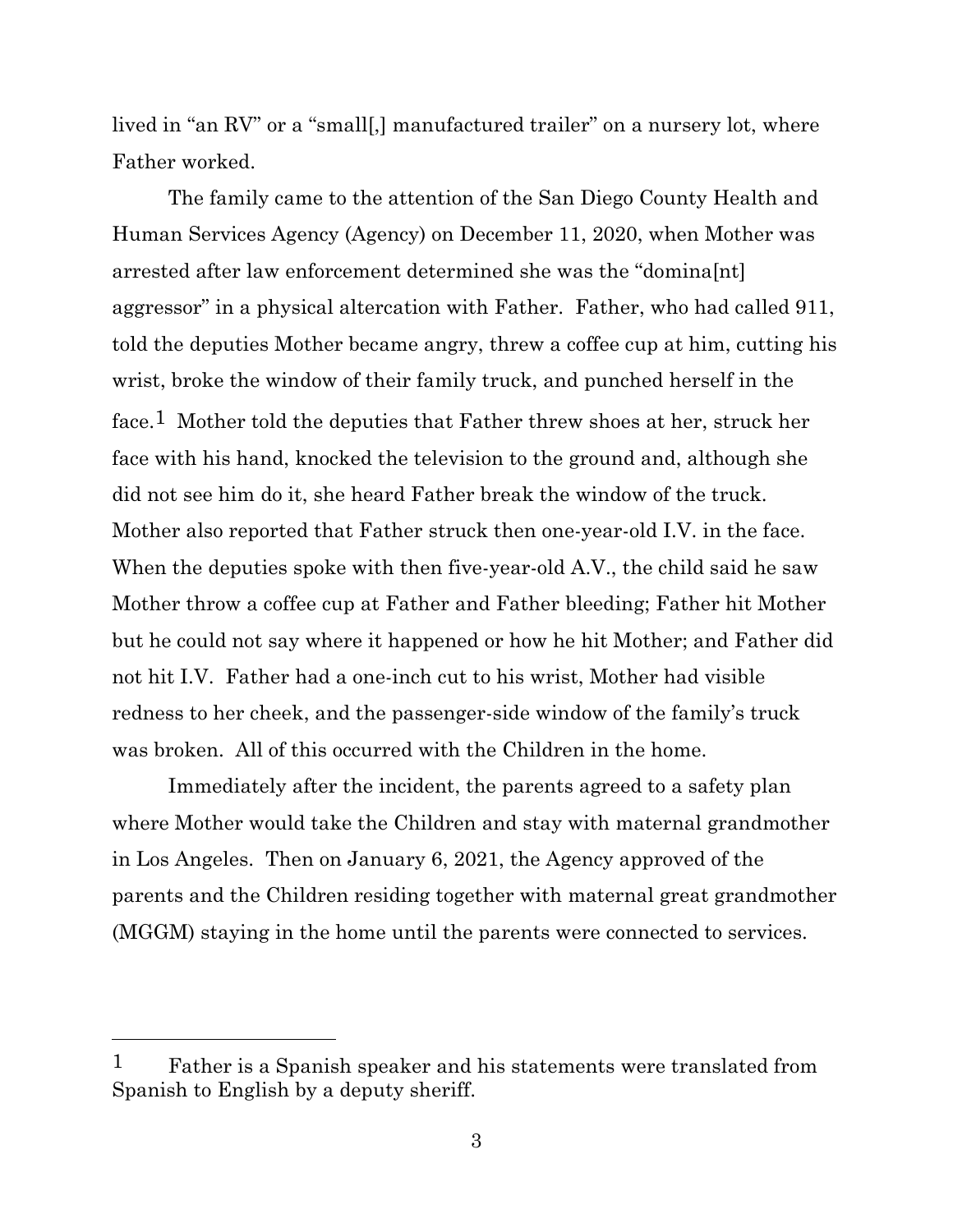On January 15, the Agency opened a voluntary services case for the family and the parents agreed to take domestic violence and parenting classes.

In the Agency's view, however, the parents only participated "minimally" in services and had not made progress in addressing the protective issues that necessitated the Agency's involvement. By June 2021, Mother had attended only two of the domestic violence classes and was dropped from the parenting classes for excessive cancellations after attending six classes. Father had attended two of five domestic violence classes; he had missed some classes due to being hospitalized for stomach cancer. He was, however, participating consistently in his parenting classes since January.

On June 3, 2021, the Agency received a report through its child abuse hotline of another incident of domestic violence between the parents in the Children's presence. On June 2, A.V., now six years old, was playing with M.V. and accidentally hit her. Mother yelled at A.V., called him derogatory names ("'malparido (bastard)' " and "'pendejo (stupid)' "), and told him his biological mother does not love him. Mother then angrily splashed soda on Father and A.V. That same day, Mother hit A.V. on the neck with a sandal when she believed A.V. was playing "rough" with the Children. Later that night, after all three children went to bed, Mother yelled at Father to erase videos he had recorded of her earlier being angry and yelling at the children. Mother was pulling Father's hair, when A.V. woke up. The child started to hit Mother to defend Father.

The same day it received the hotline referral, Father called the assigned social worker, C. Morales. He reported that Mother had been having angry and aggressive outbursts with A.V. and the Children. On June 2, she had been " 'verbally and physically aggressive' " towards A.V. and had been taking her anger out on him. Father reported that Mother "started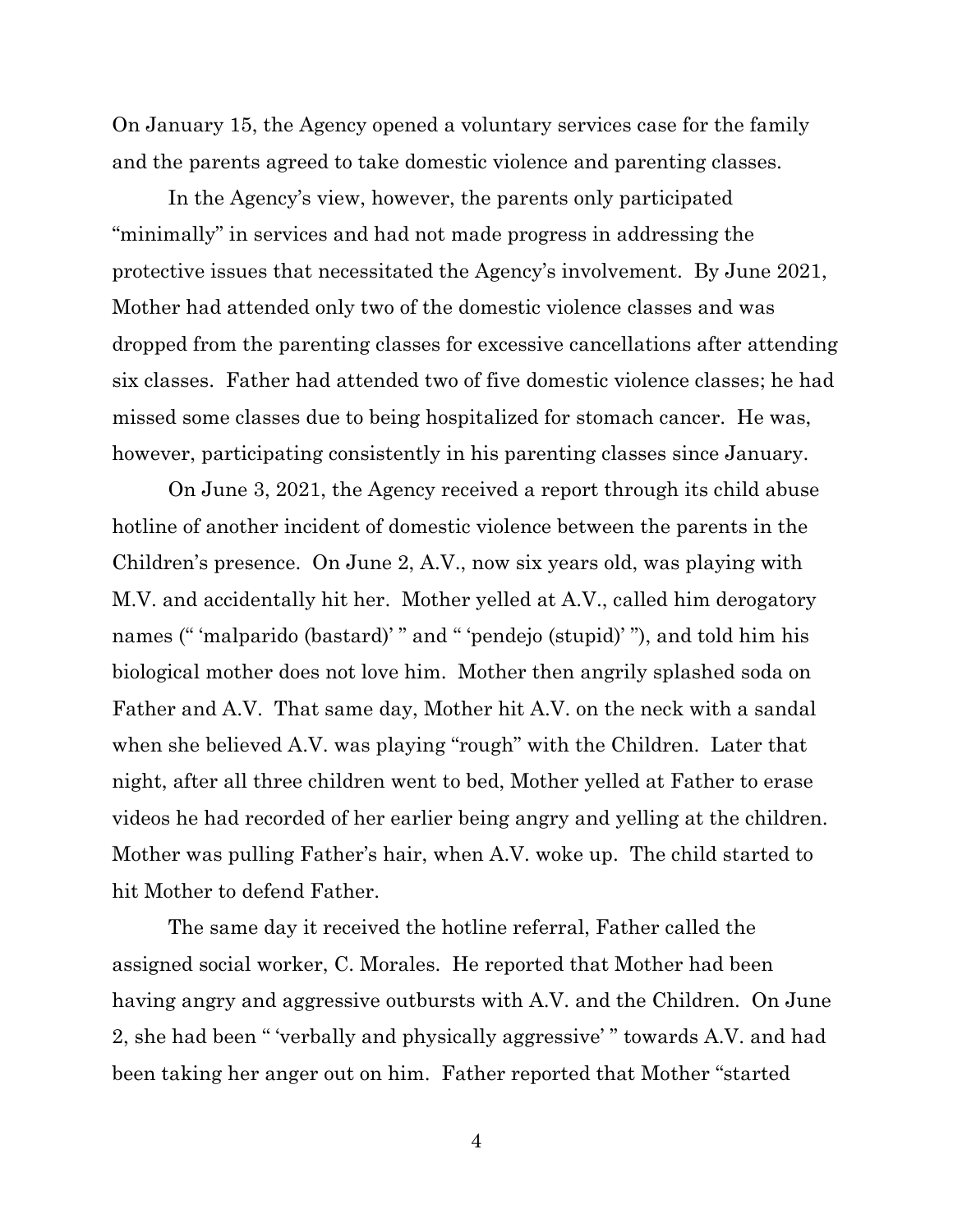'going off' on him" the day before on June 1, calling him " 'Viejo ojete, pendejo, pito chiquito, (fucken old man, stupid and small penis).' " "[S]ometimes the children are in the same room" and " 'can hear everything.' " Father told the social worker Mother's "behavior changes constantly" so he video recorded her. Father claimed that in one recording, Mother pulled his hair and, in another, she grabbed a knife. During one of these incidents, Mother struck him with a "BB gun."

Morales and another social worker went to the family home on June 3, 2021. Father showed them a video recording on his cell phone. It showed Mother yelling and "extremely angry." Mother was "waving her arms and pointing at the father," "moving in and out [of] the father['s] face as if she wanted to hit him and [A.V.] who was sitting next to the father." M.V. and I.V. were standing near Mother, with facial expressions suggesting "they were frightened." Mother was yelling at Father and referred to A.V. several times by a derogatory name (" 'ese hijo de puta (that son of a bitch).' "At one point, she "launch[ed] forward to grab for [A.V.]" but Father covered the child. Mother slapped Father, either to hit him or to stop him from recording, kicked him once, threw an object at him, grabbed and shook a soda can and spilled it in his direction.

Father told the social workers that after the incident in the recording, Mother demanded he delete the recordings. It was then that she pulled his hair and struck him with an "unloaded BB gun," once on his leg and once on his foot. A.V. woke up and tried to hit Mother to defend Father. They all went back to bed after Mother calmed down. But the next morning, Mother threw rocks at Father and called him names. When she left with the Children, he took the opportunity to call Morales. Father told the social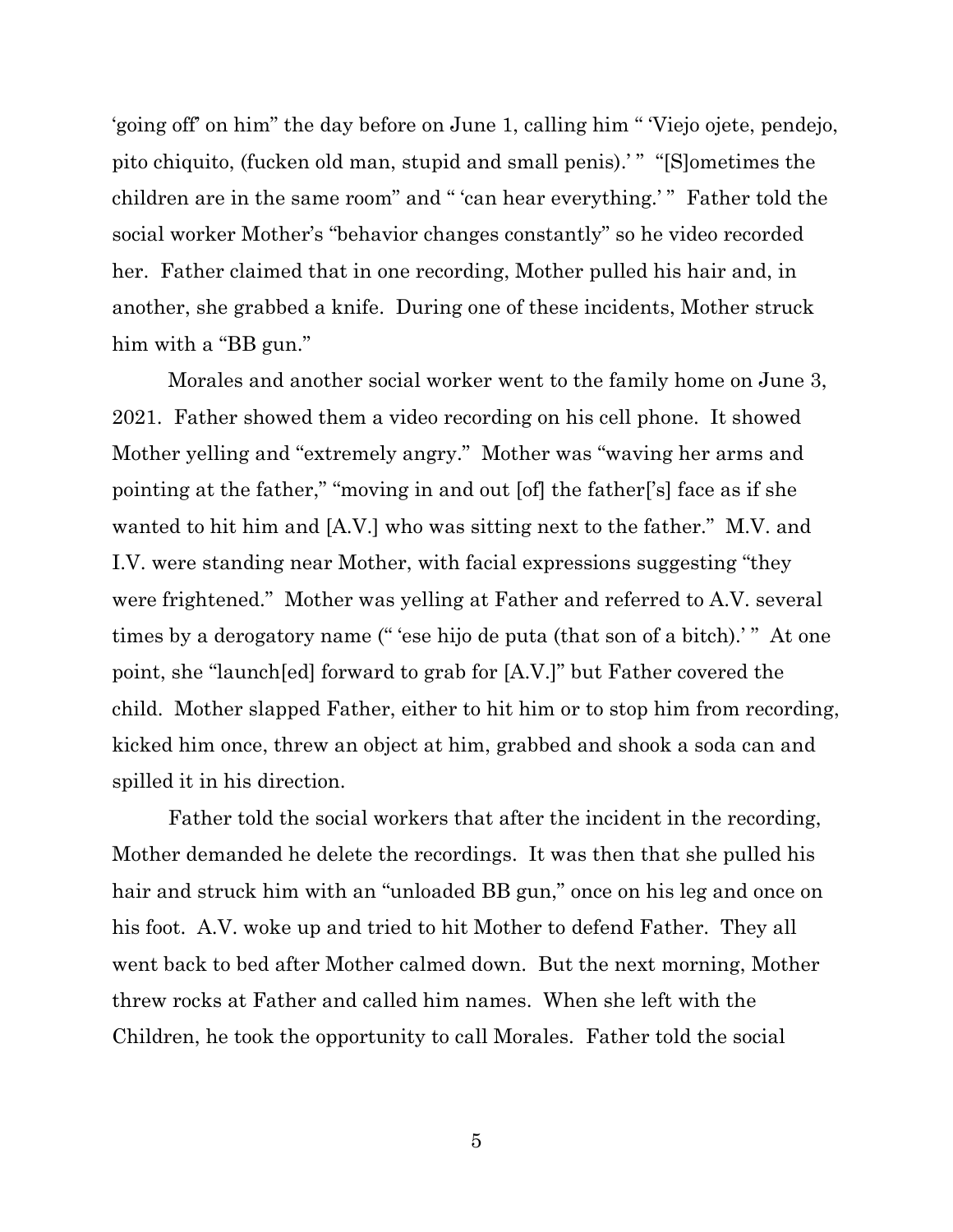workers there were more video recordings and agreed to email them to the Agency.

Father told Morales he "thinks about [the] children" and called the Agency to get advice on what to do. He reported he was "tired of the situation and [was] willing to do anything he can." Morales explained to him that "one of [her] biggest concerns [wa]s that he was filming the mother instead of grabbing the children, leaving with them, and/or calling law enforcement." When Morales asked Father why he did not call the police, Father said he "feels bad about how I.V. will react," because I.V. was "most traumatized" when Mother was first arrested. He also told the social worker that Mother threatens him because of his immigration status. Morales then explained to Father "the children might not be able to stay with him because he did not protect the children when the mother had a mental health crisis" and she knew Father had "those protective capacities as [she had] seen them in the past when he called law enforcement."

When Morales called Mother, she initially refused to speak with her and said she was not willing to work with the Agency. Later, she agreed to safety plan with the Agency and told Morales her side of the story. She explained that A.V. hit I.V. on the arm with a sandal. Mother told them not to fight, but 20 minutes later A.V. threw a sandal at M.V. So Mother threw the sandal back at A.V. and asked him if he liked being hit with it. Although she was not aiming to hit him, the sandal "landed near" A.V.'s neck. Mother said she and Father began to argue because he does not discipline A.V.

Morales told Mother they had watched a video recording of her "going after" A.V. Mother said that incident happened the day before, on June 2, and she was angry with Father because "he never does anything when [A.V.] hits her children." Morales explained her concerns that Mother was seen in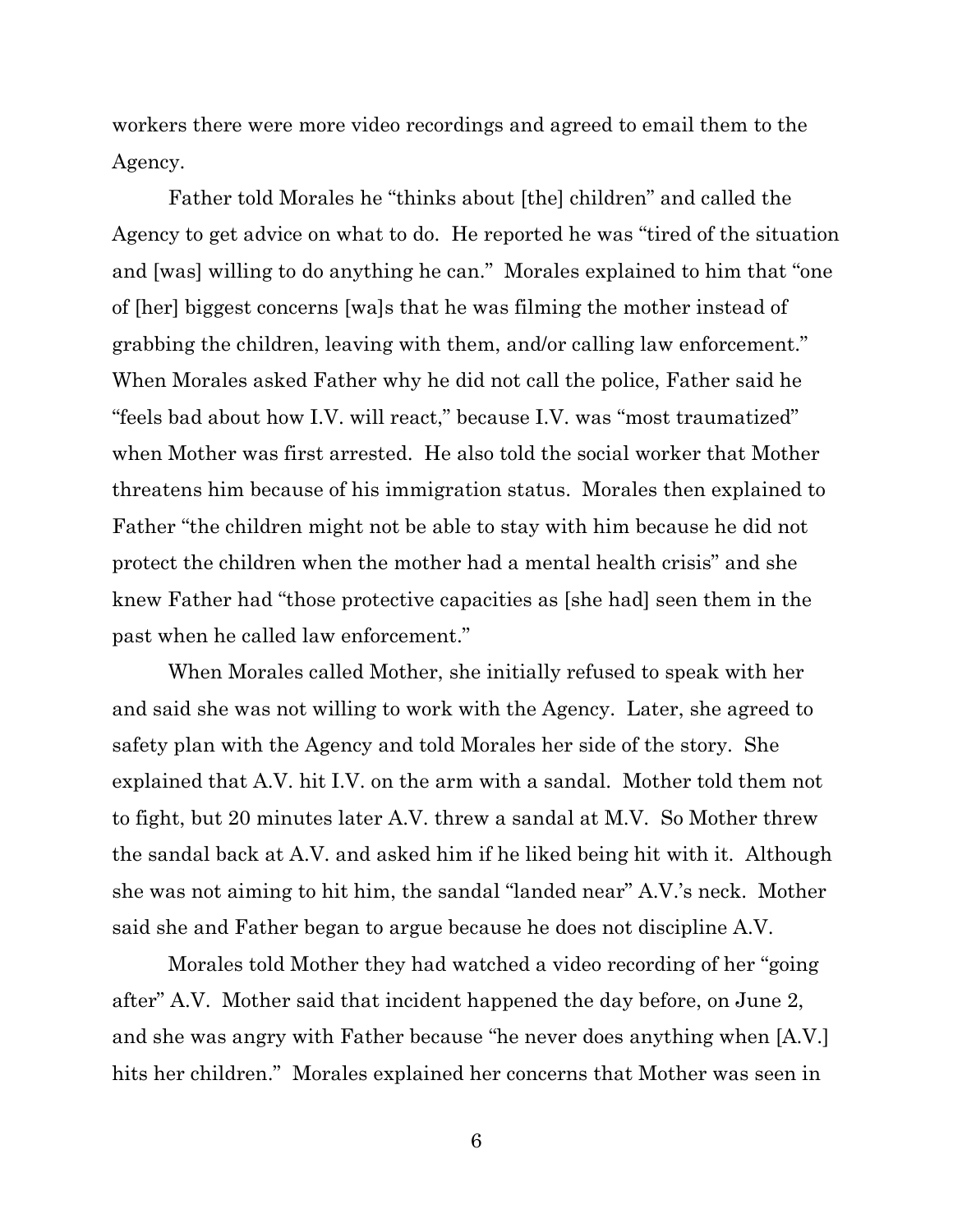the video yelling, angry, "out of control," kicking Father, throwing stuff at him, all in the presence of the children. In response, Mother "put her head down and did not want to make eye contact" with Morales. Mother then explained she got angry later that night because Father appeared pleased with the video he had recorded. When Morales asked what happened, Mother responded, "Didn't you see the video? It's all in the video.'" She explained Father had provoked her and she " 'pulled his hair, grabbed the BB gun, and hit him on the foot.' " A.V. woke up and tried to hit her on the back, so she told him not to hit her.

Mother told Morales she was willing to safety plan and she agreed to leave the family home. After Morales spoke with the parents on June 3, the Agency implemented a safety plan where the Children would stay in the home with Father. Mother left the home and went to stay with a friend in Tijuana. She saw the Children under the supervision of a third party.

On June 8, 2021, Father recanted his statements to Morales and said he had called the Agency because he was mad at Mother. He claimed the video recordings were "'not new'" and that "'there [were] no videos.'" He said he was no longer willing to work with the Agency because the children were fine and he had not seen any help from the Agency. He reminded Morales that she had told him the Agency would take the Children from him because he did not call law enforcement and was not protecting the Children. Father said "either way, he would be hurt in this whole situation." Morales then told Father she believed he was "scared, frustrated, and wanted to do something to protect the children and that is the reason he called [her], because he needed help." Father simply "stayed quiet."

On June 10, 2021, the Agency filed dependency petitions on behalf of M.V. and I.V., alleging they were at a substantial risk of serious physical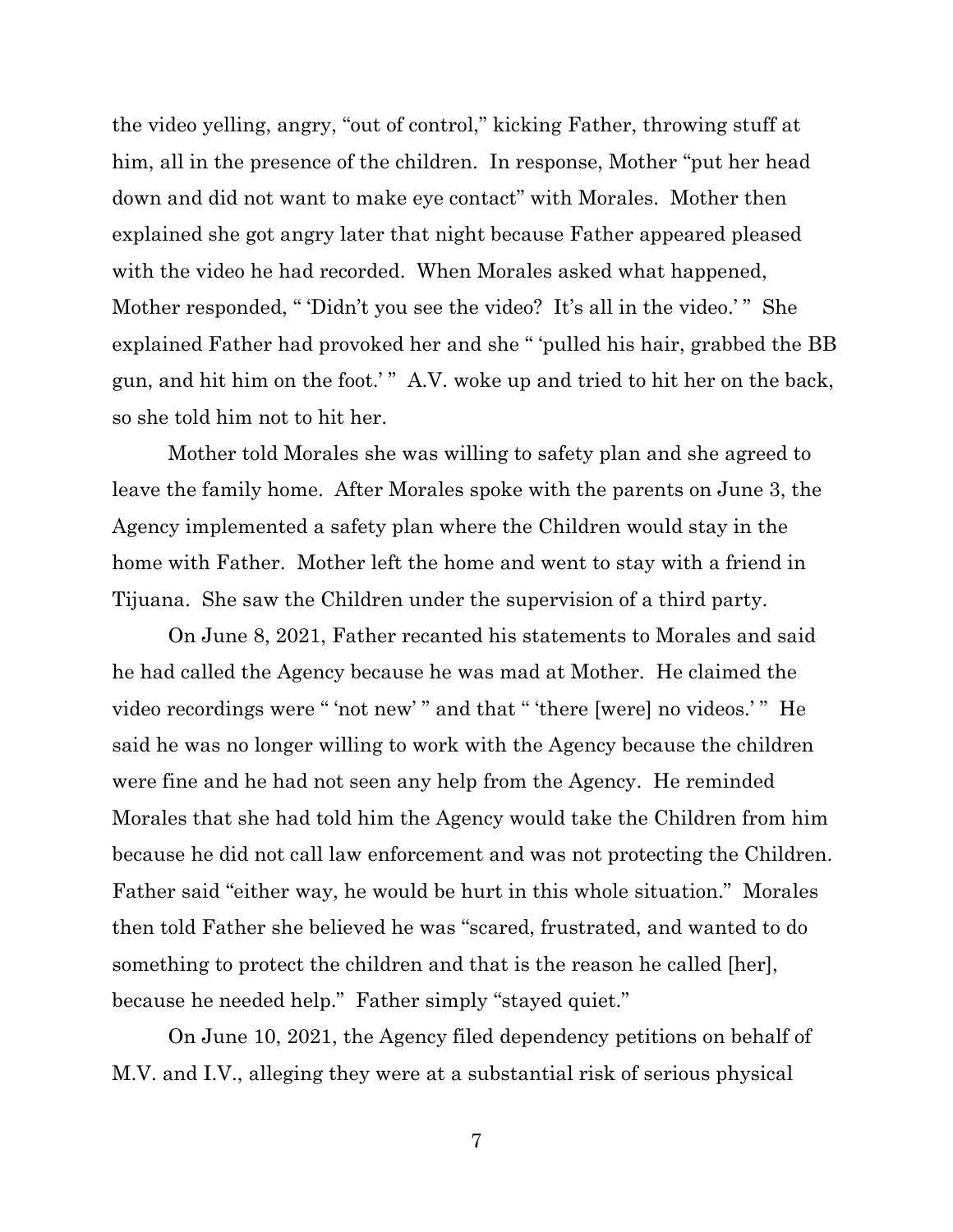harm as a result of the parent's failure or inability to adequately protect them, pursuant to Welfare and Institutions Code section 300, subdivision  $(b)(1).<sup>2</sup>$  The Agency alleged the Children were "periodically exposed to violent confrontations" between the parents on December 11, 2020 and, from June 1 to June 2, 2021, the Children were present when the parents had "several arguments . . . involving hitting, hair-pulling, and thrown objects." The Agency stated they had "ongoing concerns" for the Children because the parents have "failed to walk away, contact the support network, seek out professional help, and/or contact law enforcement when the [C]hildren's safety are at risk." The Agency detained the Children out of the home pursuant to protective custody warrants issued the same day.

At the detention hearing on June 11, 2021, the juvenile court found the Agency had made prima facie showings in support of the petitions, detained M.V. and I.V. out of their home, and ordered liberal supervised and separate visitation and reunification services for Mother and Father. The Children were later placed with a relative caregiver, their maternal great aunt.

On July 1, 2021, the juvenile court granted the Agency discretion to lift the requirement that the parents visit the Children separately. On July 22, the court additionally granted the Agency discretion to lift supervision of the parents' visits. Counsel for the Children told the court she was "definitely looking closely" at unsupervised visits for Father, based on reports that he had gained "a lot of insight" from his domestic violence classes.

<sup>2</sup> All further undesignated statutory references are to the Welfare and Institutions Code.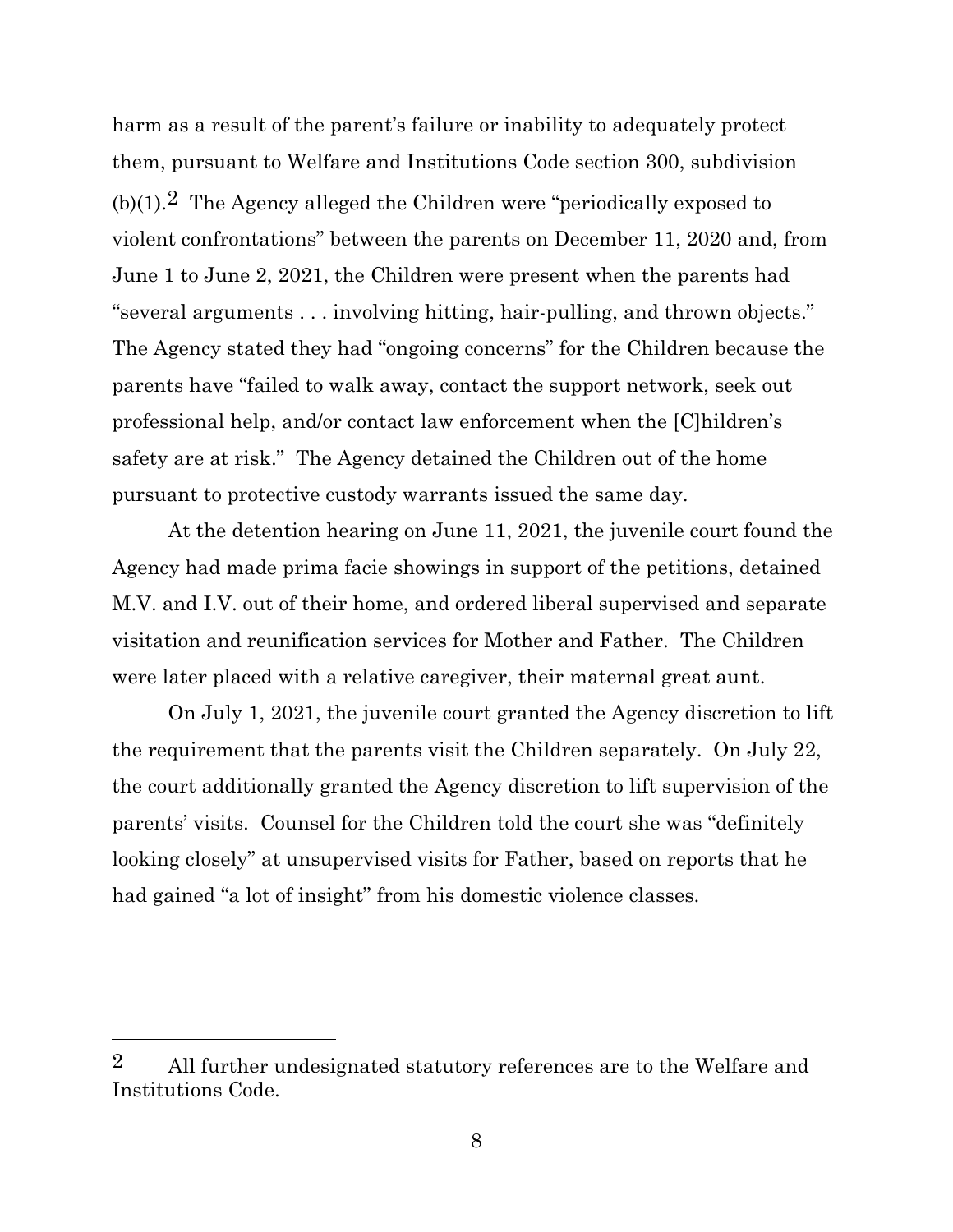#### II.

### *Combined Jurisdiction and Disposition Hearing*

The combined jurisdiction and disposition hearing was held on September 9, 2021 by video conference due to the ongoing COVID-19 pandemic. The juvenile court received in evidence the Agency's detention report, jurisdiction and disposition report, and various addenda reports. The court heard testimony from social worker R. Amaro, MGGM, and Mother. Father did not testify.

#### A. *Agency's Reports*

At the time of the Agency's July 2021 jurisdiction and disposition report, both parents were "compliant with the Agency" and "engaged in services," and both had expressed their intention to reunify with the Children. Mother and Father had been visiting the Children twice a week "consistently" and the visits went well. However, the Agency remained "extremely concerned" about the Children's safety in the parents' care because of their "unpredictable relationship" and lack of a safety network. In particular, the Agency was concerned about the parents' recanting of their earlier reports of domestic violence in June and "lack of transparency" with the Agency. During the Agency's scheduled visit at the family home on June 25, 2021, both parents denied any additional incidents had occurred since December 2020, despite Father's report of continued domestic violence to the Agency on June 3, 2021. In particular, Father denied ever showing any videos to the Agency.

In August 2021, Amaro made an unannounced visit to the family. The entire family, including maternal grandmother and MGGM, and the relative caregiver were at a barbershop for I.V.'s haircut. The family then went to an ice cream shop across the street. Amaro had "no concerns" during the visit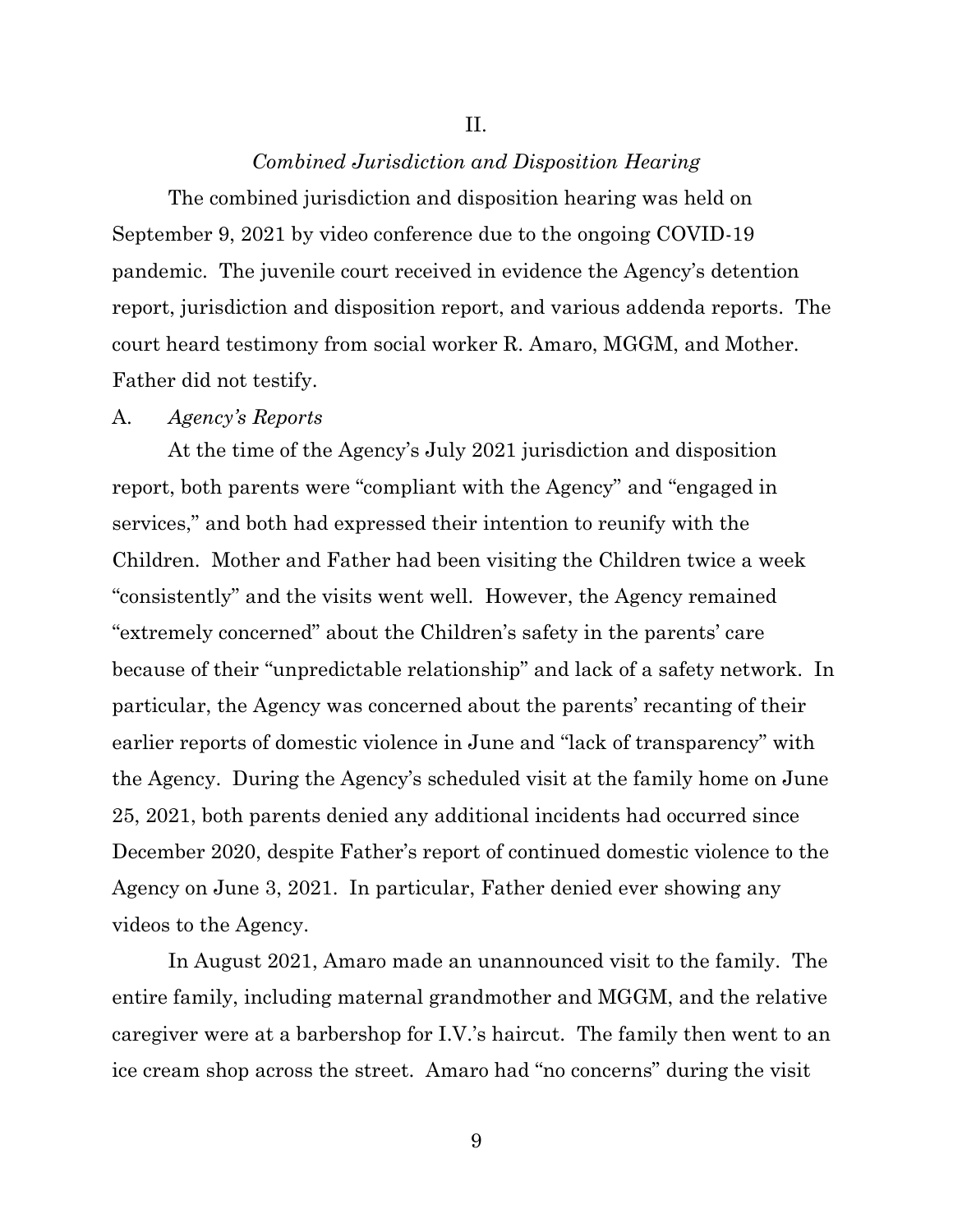and found it "worth noting [that] it was great seeing the family together, the children seemed very happy and the parents were cordial."

Father reported to the Agency that he had been enrolled in domestic violence classes since March 2020 and had three more parenting classes to finish the program. He told the Agency he had learned that " 'yelling at each other is domestic violence' and if the children are exposed to this, the children could develop 'anxiety and sleeping problems.' "He said that he and Mother were "more 'united, [he] learned to appreciate [his] wife and [his] children.' " Amaro "commended" Father for his insight. The Agency received a report from Father's domestic violence counselor confirming his statements. Indeed, the counselor stated that Father was "exceeding . . . program expectations," "ha[d] changed positively in terms of attitude and contribution to the group," was "working on enhancing his insight as to the effects of domestic violence on himself and others," and he "add[ed] value to the group."

Mother reported she was also doing well in her classes and would be finished with parenting classes in September 2021. She told the Agency she had learned to resolve disagreements with Father by busying herself and giving herself space from Father. She and Father had agreed that " 'if [they] are sad, or do not agree, the person who is upset would leave the home, if something bad happens [she] would call the police.'" She said she had been reading more about domestic violence and its impact on children, adding that she learned to " 'think before acting because [they] need to be role models to [their] children.'" Mother's domestic violence counselor reported to the Agency that Mother was participating "at expectation," was "punctual" and "contributes on topic[s]."

Amaro, however, told the parents the Agency was still concerned about their "lack of transparency" and continuing denial that other incidents had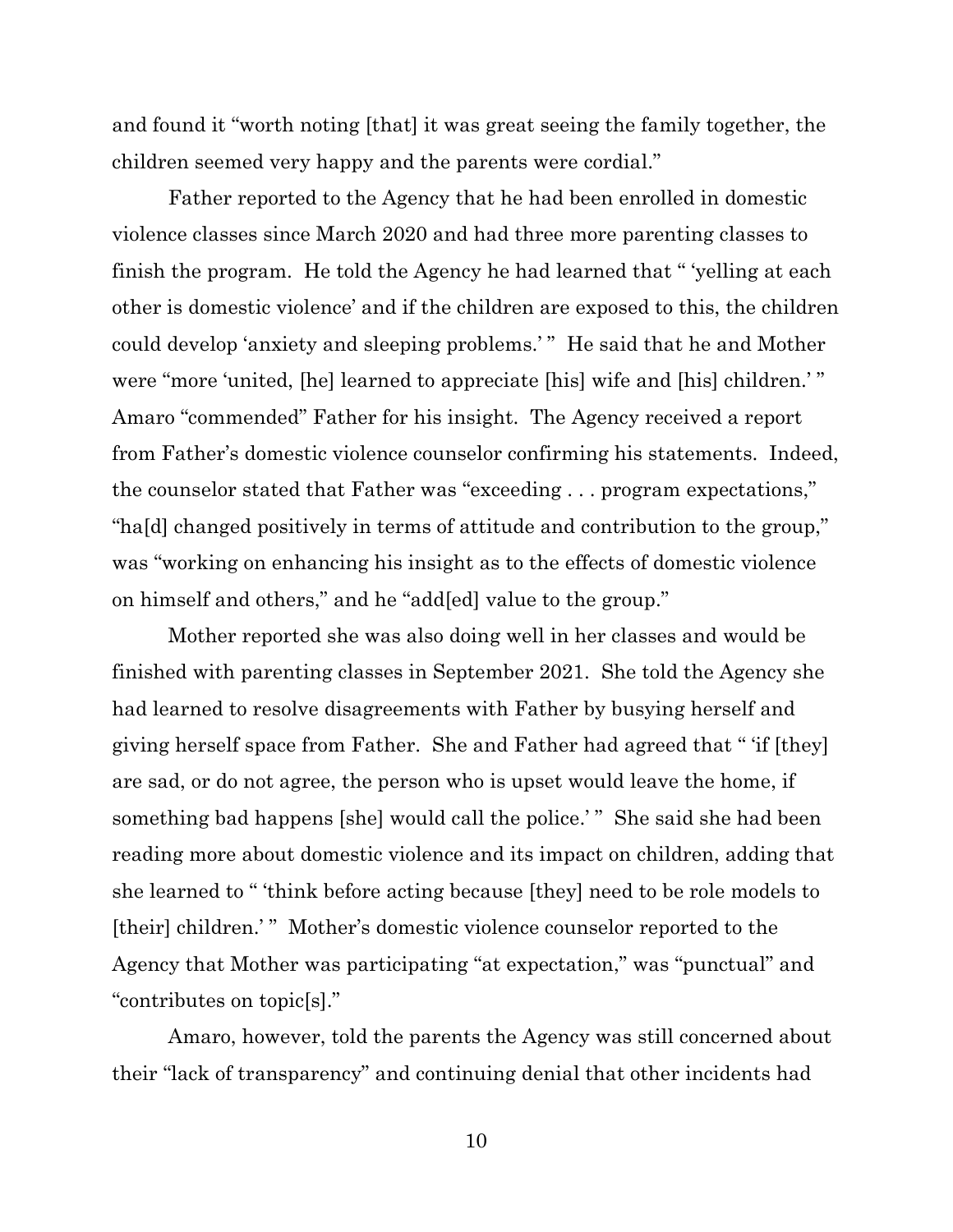occurred. But she also "commend[ed] them for following through" with their case plan and "appreciate[d]" that Mother sent her text messages every week to report the time and date of their visits with the Children.

MGGM told the Agency she was willing to move in with the parents so the Children could return home. She had lived with the parents from February through early April 2021 as part of their voluntary safety plan. But she left to visit her daughter in another state and when she returned in June 2021, the Children had been removed by the Agency. She told Amaro the parents had " 'learned their lesson' " and were enrolled in therapy to work on their marital problems, but she believed they still needed to work on their communication. When asked to elaborate, MGGM explained Mother yelled at Father when he asked Mother what MGGM wanted to eat, rather than asking MGGM directly. The parents, however, were "receptive to feedback" by MGGM regarding their interaction. MGGM told the Agency she has high blood pressure, suffers from a heart murmur, and needs to see her doctor "periodically." MGGM, who speaks Spanish as her first language, said Mother "bullies" her by making fun of her English pronunciation. As for Father, MGGM believed he was "arrogant" and "machista" (i.e., a male chauvinist).

The relative caregiver told the Agency the parents' joint visits with the Children have been going well. She stated she did not trust MGGM to supervise the parents' visits because Mother " 'knows how to manipulate [MGGM].' " As an example, she explained she heard Mother " 'yelling' " at MGGM for sharing with the Agency that she takes medication. The relative caregiver also did not believe MGGM should live with the parents because she had medical problems and did not trust MGGM to stay alone with the Children, as she sometimes would fall asleep while watching them.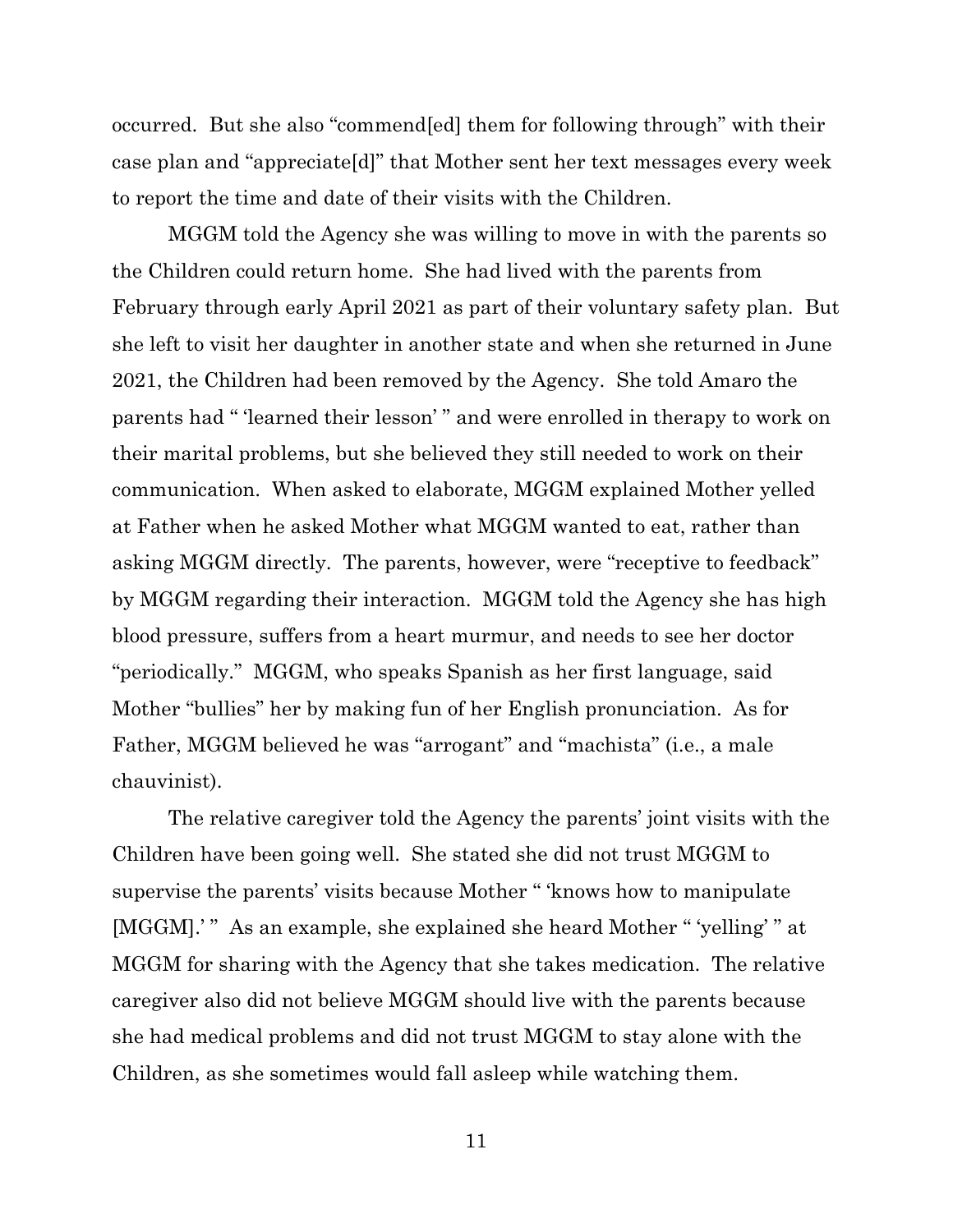#### B. *Social Worker Amaro's Testimony*

Counsel for the Agency did not present any testimony by Amaro on direct examination, or redirect examination; instead, she submitted on the Agency reports. The following testimony from Amaro was elicited on cross examination by counsel for Father, Mother, and the Children.

The Agency assessed whether MGGM moving in with the family would eliminate the need to remove the Children from their parents. The Agency, however, determined that option was not a sufficient safety plan because of Mother's relationship with MGGM. Amaro explained it was reported to her that Mother called MGGM "to yell at her because [MGGM] had communicated with the Agency."3 That was the Agency's "only" or "main concern" and "why [it] didn't move forward with placing the [C]hildren with the parents."

Amaro admitted the Agency had not considered other alternatives to eliminate or prevent the need for the Children's removal, including requiring Mother to move out of the home. She testified:

- "Q . . . Has there been any assessment of a different situation with trying to have the children possibly live in the home with the Father with the Mother moving out?
- "A *The Agency did not explore that option at this time.*
- "Q Why not?
- "A *Well, that wasn't something that was explored.*
- "Q Okay. Well, do you think the children would be safe in the home with the father if the mother didn't live there?
- "A *That's something that would have to be explored with the father.*" (Italics added.)

<sup>3</sup> This appears to be a reference to the relative caregiver reporting to the Agency she heard Mother " 'yelling' " at MGGM for sharing with the Agency that MGGM takes medication.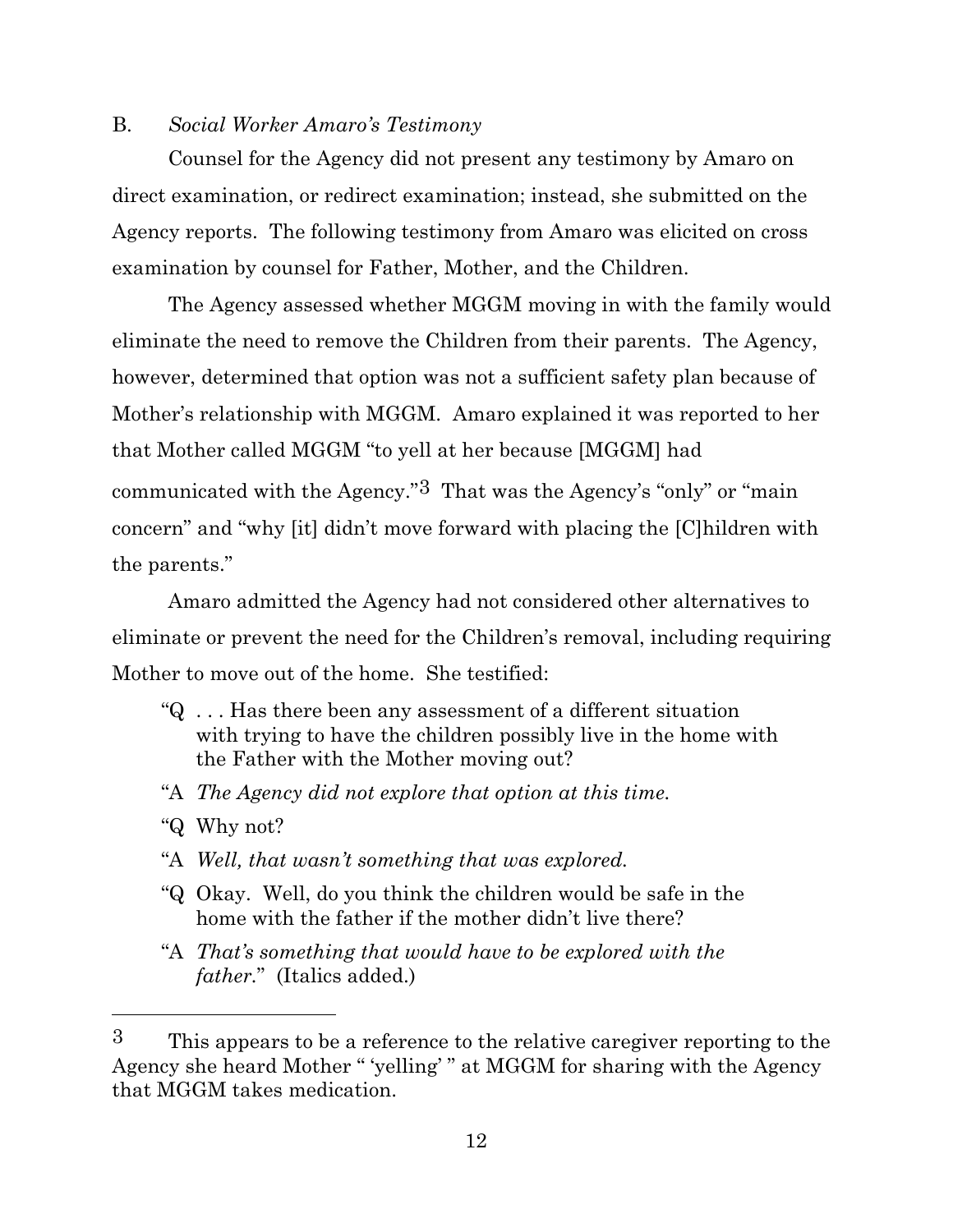To explore the feasibility of Mother moving out, Amaro explained the Agency would need to know who was going to care for the Children while Father worked "from home" in the nursery where the family lived. She acknowledged the Agency did not determine whether MGGM was willing to provide daycare while Father worked on-site. Moreover, she initially could not think of any risk posed by that plan:

- "Q What would be the risk in a scenario where while the father was gone the maternal great grandmother supervised the mother with the children just for the daytime hours and then the father had his children at night with the mother not there[?]
- "A That's something that we can -- *that's something the Agency can explore*.
- "Q Okay. So is that something you just didn't think of?
- "A *Not at this time*." (Italics added.)

Amaro was then asked if she would "have any reason to think" the parents would violate a plan where the Children lived only with Father and MGGM. Amaro responded she would have "some concerns" based, again, on the report that Mother was "yelling or communicating" with MGGM. Amaro then testified her concern would remain even if they "took the mother out of their actions with the [MGGM]," because the *relative caregiver* had reported to the Agency *her* concerns about MGGM's health and ability to care for the children. The Agency also did not explore whether the relative caregiver could provide daycare for the Children while Father worked, but Amaro noted there was some distance between the family home and relative caregiver's home.

Amaro believed Mother would need to move out of the home if the court placed the Children with Father, with or without MGGM in the home. The reason: the parents "haven't taken advantage of the[ ] opportunities" to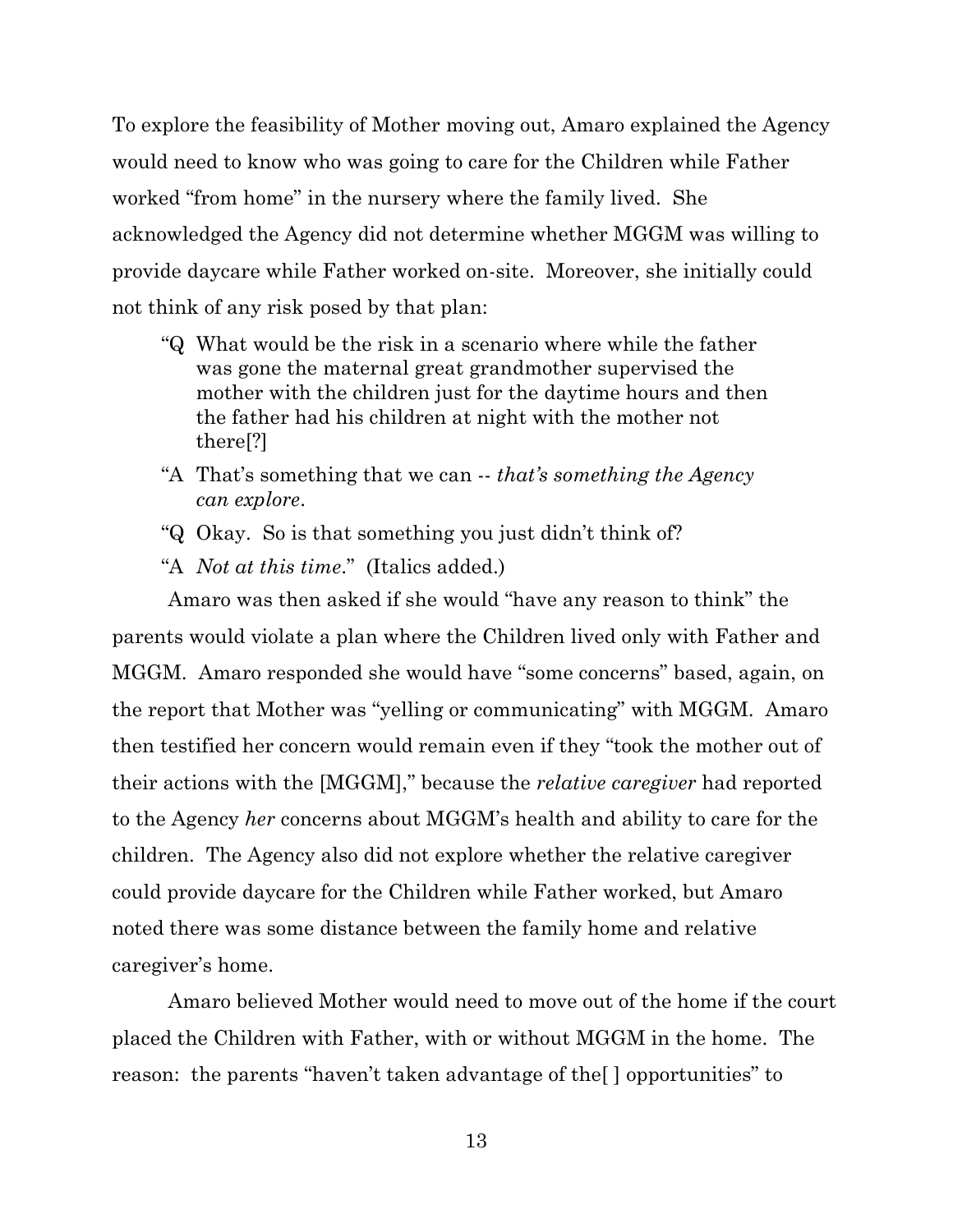"show that they can change." Earlier, however, she testified that Father was participating in domestic violence and parenting classes and was "doing extremely well" in them. Amaro explained there were reports the parents were "still having some arguments" and "problems communicating." Although she acknowledged Father's progress, she explained the parents had not shown change because they continued to be in "denial" about their domestic violence. So while Father is "learning about domestic violence," Amaro believed he had not taken responsibility for the incident that occurred on June 1 or June 2.

Amaro acknowledged the Agency's safety plan in response to the June 2 incident was to have Mother leave the home and the Children continue to reside with Father. And the parents complied with that safety plan, as Mother only returned to the home after the Agency had removed the children pursuant to the protective warrants on June 10, 2021. Notably, Amaro was asked, "with the mother out of the home and the father caring for the children, . . . what is the safety risk of the children being placed with the father?" Amaro responded: "*I can't think of any safety risk right now placing [the Children] with the father*." (Italics added.)

## C. *MGGM's and Mother's Testimony*

Through a Spanish language interpreter, MGGM testified she had lived in the parents' home and helped care for the Children, from January through March 2021. She was willing to move back into the home with the family in order to prevent fighting and keep the Children safe. However, she said she was not willing to move in with the family if Mother moved out of the home, "because [Mother] is very careful with the children." MGGM had no concerns about Father's ability to care for the Children. But Father was always working and would not have time to spend with the children, and she believed it was "important for the [C]hildren to have both of their parents."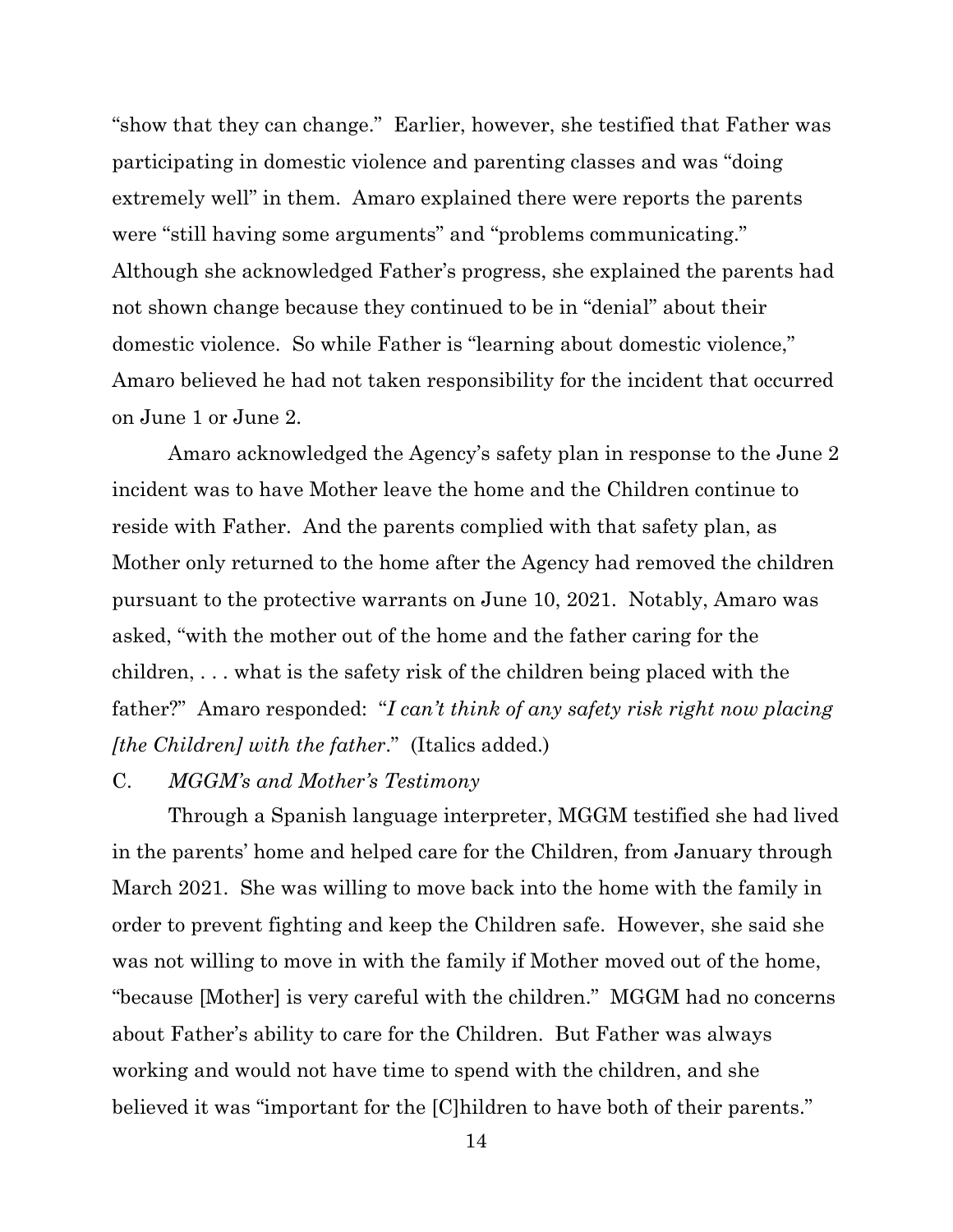MGGM acknowledged that Father has never left the Children with someone who was not safe. She denied that Mother bullied her and explained Mother joked a lot about MGGM's English language skills. She denied that Mother got mad at her for telling the Agency about her medical issues, and denied having any medical condition that would prevent her from caring for the Children.

Mother testified she had been participating in domestic violence and parenting classes and would complete her parenting class the following week. She explained the insights she had learned in her domestic violence class. She denied she and Father have had any arguments or physical altercations since December 2020.

#### D. *Juvenile Court's Findings and Orders*

 The juvenile court found the allegations in the petitions true by clear and convincing evidence and took jurisdiction over the Children pursuant to section 300, subdivision (b). Although the court found it to be "sort of a difficult case because there's so many contradictory statements and recantations," it found the parents' earlier reports of domestic violence "more credible" than their subsequent denials.

As to the proper disposition, the Agency argued there was clear and convincing evidence to remove both M.V. and I.V. from the parents. It argued it was "not yet safe" to place the Children with the parents because they "are still in denial about what's going on." The Agency had assessed whether MGGM residing in the home could prevent their removal but the Agency had concerns.

Counsel for Father, Mother, and the Children opposed removal, asserting the Agency had failed to make reasonable efforts to prevent their removal. Counsel for the Children specifically argued there was not clear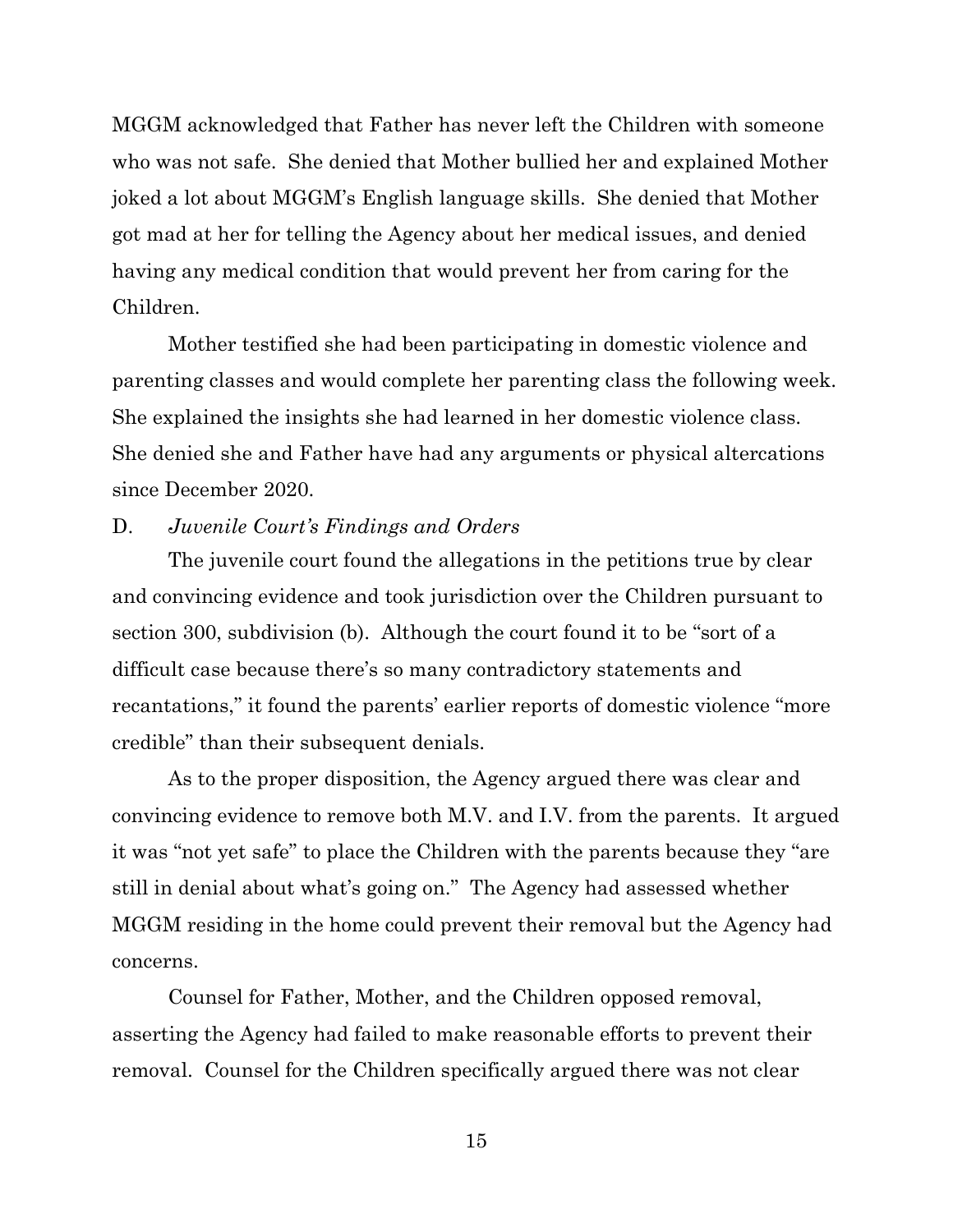and convincing evidence that the Children could not be safely placed with Father on the condition that Mother move out.

The juvenile court agreed with the Agency. It ordered removal of M.V. and I.V. from both parents and placed them with the relative caregiver. It found, by clear and convincing evidence, there was substantial danger to the physical health or physical or emotional well-being of the Children if they were returned home and there were no reasonable means to protect them without removing them from the parents' custody, pursuant to section 361, subdivision  $(c)(1)$ .

The juvenile court first noted that "there are a lot of positive things that have been presented to the court," including that there was a "supportive extended family." It also found "the interaction of the family indicates that there is great potential here," as indicated by the parents' recent visit with the Children at the barbershop and ice cream shop. It later "stress[ed] again" that "there . . . is amazing potential here" for the family.

However, the juvenile court found it was "not safe" to place the Children with the parents, because "the plans that have always been submitted for consideration . . . is that the parents never waste an intention of living separate and apart and not parenting the children [separately]. And indeed, the mother's been back in the home for a period of about 90 days or so." The court stated: "It would appear to the court that if the parents truly understood the safety issues, that that fundamental concept would have been articulated whether they needed to coparent at this time together or whether they did need to parent separately. And I have nothing before me that indicated that the father has thought that through[.]" It continued: "The court is very hesitant to place [the children] with the father without him specifically taking affirmative steps to secure a residence for himself and the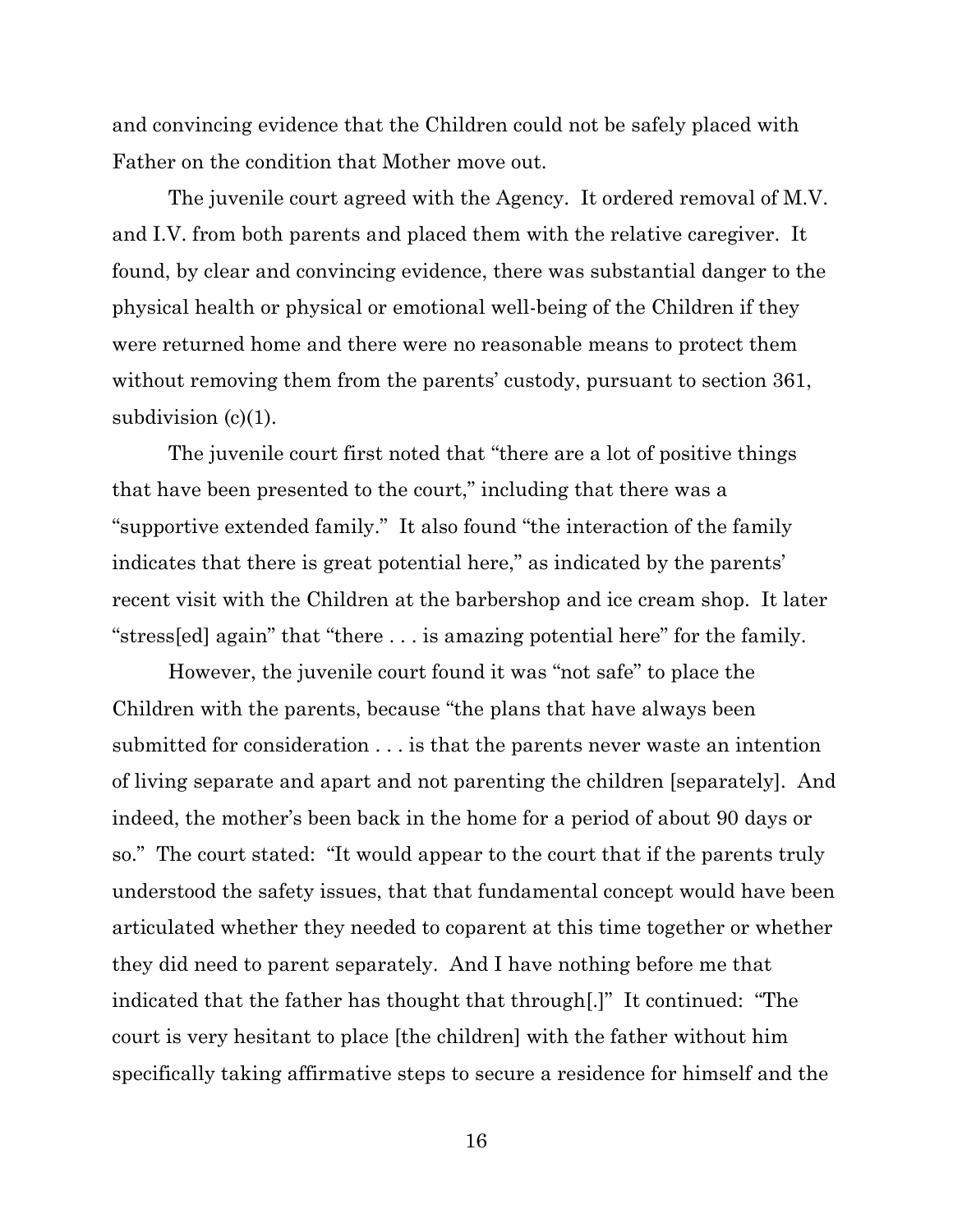children, whether that is having the mother move out or getting an entirely different residence." The court concluded "there is no hope for a safety plan" because "neither parent acknowledge[d] that there are events and behaviors that need to be addressed and changed." In making its jurisdictional ruling, however, the court stated its belief that "the parents will be successful if they work on those issues in their programs."

In making its findings, the juvenile court specifically addressed whether the Children could be safely returned to a parent's custody with MGGM in the home. Although it found MGGM to be "a very wise woman" and "well-intentioned," the court found she was "not an option as far as reasonable means" because she was only willing to move in with both parents but not Father alone. The court concluded: "I don't believe that the Agency failed to undertake reasonable efforts regarding just placement with the Father when the *Father never affirmatively or proactively requested that* [they be placed with just him]. At the same time he's living with the Mother. So I certainly *hope that that can be broached in the future*." (Italics added.)

#### DISCUSSION

## I.

## *Relevant Legal Principles*

"The fundamental right to the care and custody of one's child is protected by constitution and statute." (*In re Henry V.* (2004) 119 Cal.App.4th 522, 525 (*Henry V.*); accord *In re Jasmon O.* (1994) 8 Cal.4th 398, 419–420; *In re James T.* (1987) 190 Cal.App.3d 58, 64.) "A child may not be taken from a parent's physical custody during juvenile dependency proceedings, except for a temporary detention period, unless clear and convincing evidence supports a ground for removal specified by the Legislature." (*Henry V.*, at p. 525.)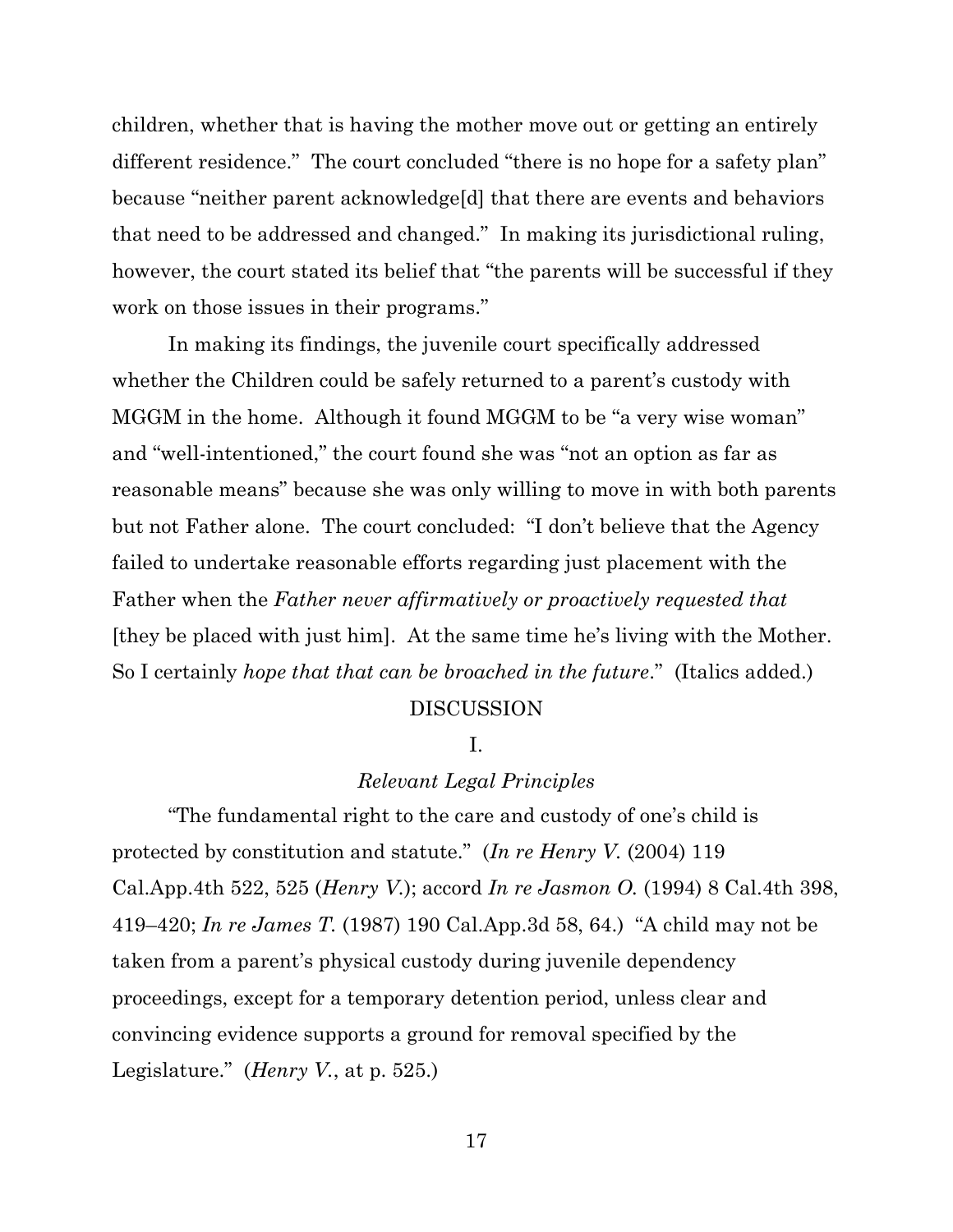Section 361 is the governing statute, and it imposes restraints on the juvenile court's authority to remove a child from a parent's physical custody. (§ 361, subd. (c).) It provides that "[a] dependent child shall not be taken from the physical custody of his or her parents, . . . unless the juvenile court finds clear and convincing evidence" that "[t]here is or would be a *substantial danger* to the physical health, safety, protection, or physical or emotional well-being of the minor if the minor were returned home, *and* there are *no reasonable means* by which the minor's physical health can be protected without removing the minor from the minor's parent's ... physical custody."  $(\S 361, \text{subd. (c)}(1), \text{italics added.})$  Relevant here, the statute further provides "[t]he court *shall* consider, as a reasonable means to protect the minor," the option of removing the offending parent from the home. (§ 361, subd.  $(c)(1)(A)$ , italics added.)

Only in a "narrow subset of cases—those [under section 300, subdivision (e)] where a young child has been severely physically abused and the parent was either the perpetrator of the abuse or unreasonably failed to protect the child from the abuse"—is there a "rebuttable presumption that removal is necessary." (*In re E.E.* (2020) 49 Cal.App.5th 195, 218; see § 300, subd. (e).) "In those cases, the fact the court adjudicated the child a dependent under section 300, subdivision (e) serves as prima facie evidence that the child faces a substantial risk of physical harm in the parent's custody and there are no reasonable means to protect the child short of removal. For all other cases, however, the general rule applies and the juvenile court must find clear and convincing evidence to justify removal. (§ 361, subd. (c).)" (*In re E.E.*, at p. 218.)

" 'The elevated burden of proof for removal from the home . . . reflects the Legislature's recognition of the rights of parents to the care, custody and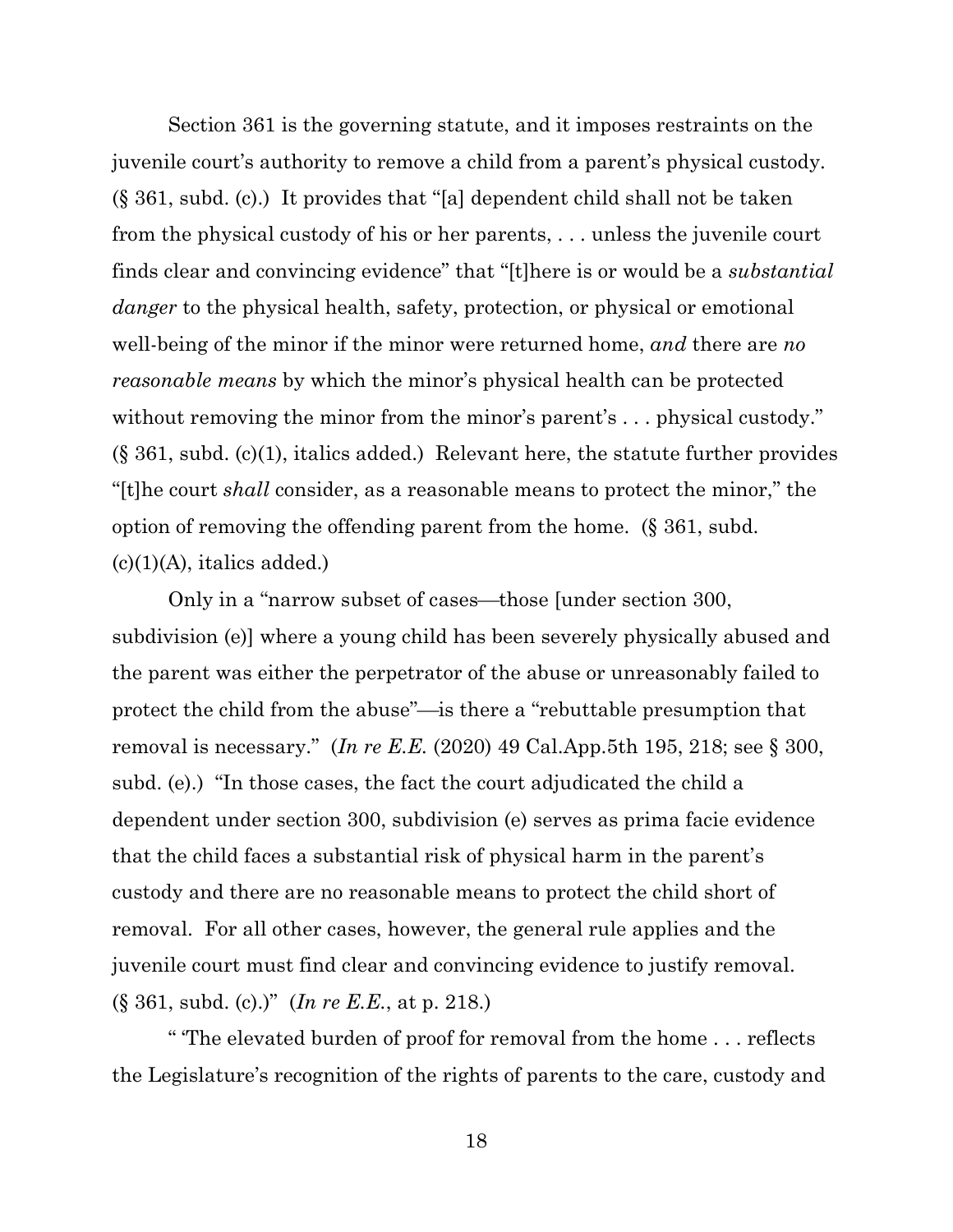management of their children, and further reflects an effort to keep children in their homes where it is safe to do so. [Citations.] By requiring clear and convincing evidence of the risk of substantial harm to the child if returned home and the lack of reasonable means short of removal to protect the child's safety, section 361, subdivision (c) demonstrates the "bias of the controlling statute is on family preservation, *not* removal." " (*In re A.R.* (2015) 235 Cal.App.4th 1102, 1115.)

Moreover, "[a] dispositional order removing a child from a parent's custody is 'a critical firebreak in California's juvenile dependency system' [(*In re Paul E*. (1995) 39 Cal.App.4th 996, 1003)], after which a series of findings by a preponderance of the evidence may result in termination of parental rights." (*Henry V.*, *supra*, 119 Cal.App.4th at p. 530.) Thus, California dependency laws "establish that out-of-home placement is not a proper means of hedging against the possibility of failed reunification efforts, or of securing parental cooperation with those efforts. It is *a last resort*, to be considered only when the child would be in danger if allowed to reside with the parent. The law requires that a child remain in parental custody pending the resolution of dependency proceedings, *despite the problems that led the court to take jurisdiction over the child*, unless the court is clearly convinced that such a disposition would harm the child. The high standard of proof by which this finding must be made is an essential aspect of the presumptive, constitutional right of parents to care for their children." (*Id.* at p. 525, italics added, citing *In re Kiesha E*. (1993) 6 Cal.4th 68, 76 (*Kiesha E.*) ["Because we so abhor the involuntary separation of parent and child, the state may disturb an existing parent-child relationship only for strong reasons and subject to careful procedures."].)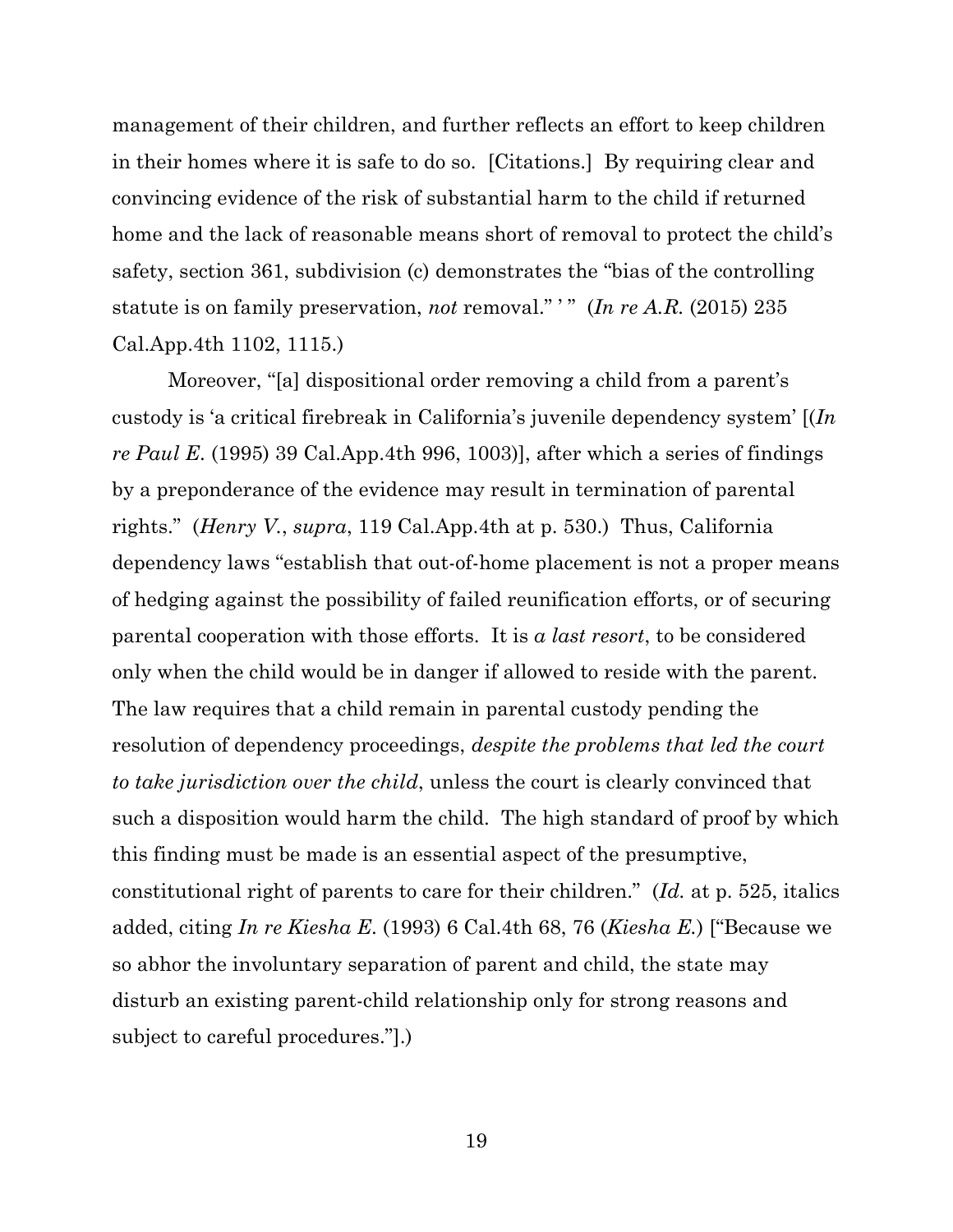We review a dispositional order removing a child from a parent for substantial evidence, "keeping in mind that the trial court was required to make its order based on the higher standard of clear and convincing evidence." (*In re I.R.* (2021) 61 Cal.App.5th 510, 520 (*I.R.*).) "[A]ppellate review of the sufficiency of the evidence in support of a finding requiring clear and convincing proof must account for the level of confidence this standard demands." (*Conservatorship of O.B.* (2020) 9 Cal.5th 989, 995.) In applying this standard of review, "the question before the appellate court is whether the record as a whole contains substantial evidence from which a reasonable fact finder could have found it highly probable that the fact was true." (*Id*. at pp. 995−996.) We view the record in the light most favorable to the prevailing party and give due deference to how the trier of fact may have evaluated the credibility of witnesses, resolved conflicts in the evidence, and drawn reasonable inferences from the evidence. (*Ibid.*)

## II.

# *Substantial Evidence Does Not Support Removal of the Children from Father's Custody*

Father, Mother, and the Children timely appealed the juvenile court's dispositional orders.4 All three contend substantial evidence does not support the court's findings and orders removing the Children *from Father's*

<sup>&</sup>lt;sup>4</sup> Although Father's notice of appeal challenged both the jurisdictional and dispositional orders, his appellate briefs substantively address and request reversal of only the dispositional orders as to him. Accordingly, we deem Father's appeal of the jurisdictional orders to have been abandoned.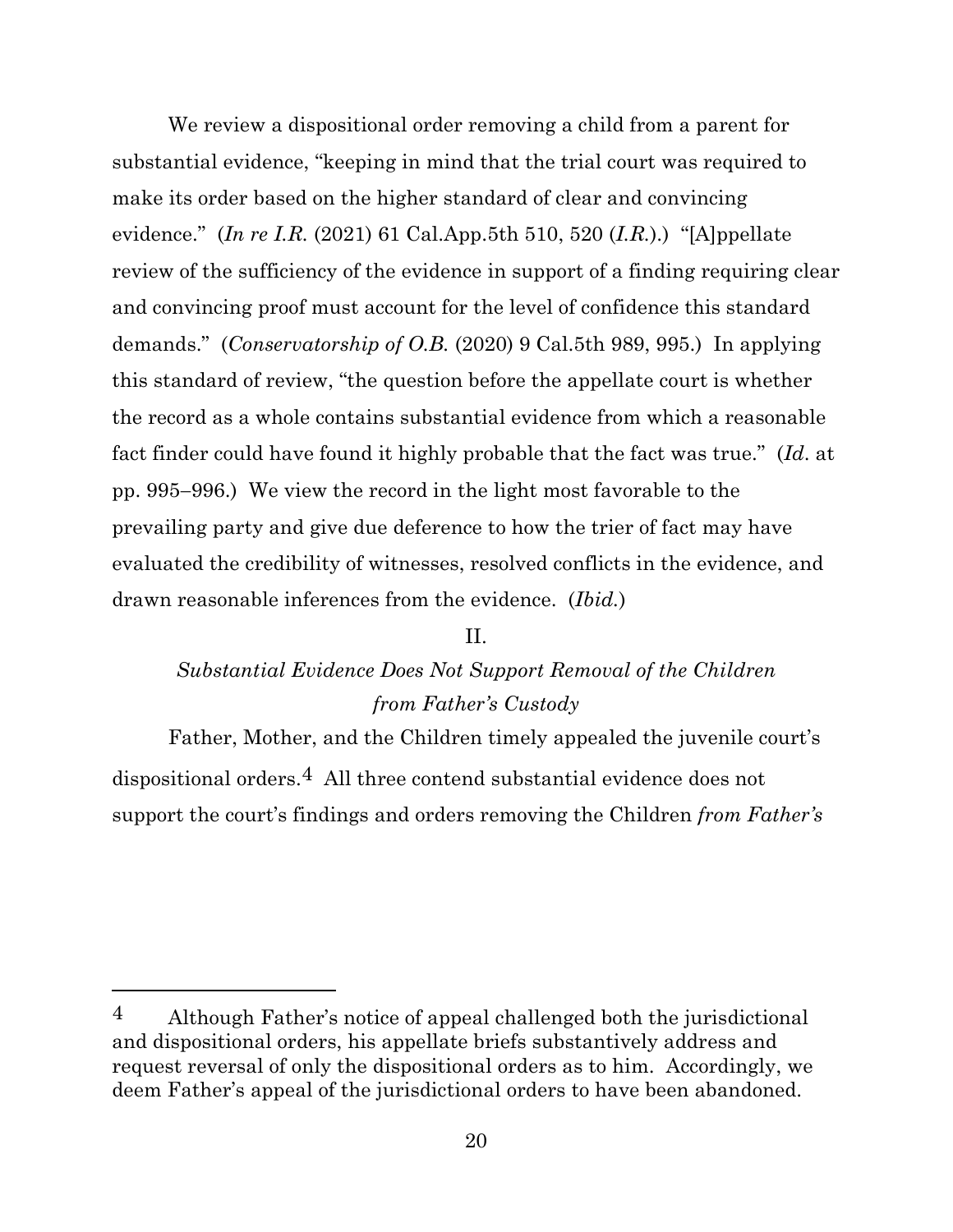custody and seek reversal of the dispositional orders as to Father.5 We agree.

As noted, section 361 restrains a juvenile court from removing a child from the physical custody of her parents unless there is clear and convincing evidence of *two* conditions: (1) "[t]here is or would be a substantial danger to the physical health, safety, protection, or physical or emotional well-being" of the child if she is returned home, *and* (2) "there are no reasonable means by which the [child's] physical health can be protected without removing" her from the parent's physical custody.  $(\S 361, \text{subd.} (c)(1))$ . Accepting the juvenile court's factual findings and all reasonable inferences supporting them (*In re Heather A.* (1996) 52 Cal.App.4th 183, 193), we conclude substantial evidence does not support the court's findings that either of these conditions necessary to justify removal of the Children from Father were proven by clear and convincing evidence.

A. *There Was Insufficient Evidence of Substantial Danger to the Children If Returned Home to Father's Custody*

The social worker testified, without qualification: "*I can't think of any safety risk right now placing [the Children] with the father.*" (Italics added.) Her testimony went unchallenged. In light of that, and the record as a whole, we conclude there was not substantial evidence from which a reasonable fact finder could have found it "highly probable" that there was or would be substantial danger to the Children if they were returned home to Father's custody. (*Conservatorship of O.B.*, *supra*, 9 Cal.5th at pp. 995−996.)

<sup>5</sup> Only Mother asserts that the court's dispositional orders removing the Children from her custody were also error. We address Mother's contention separately in the next section.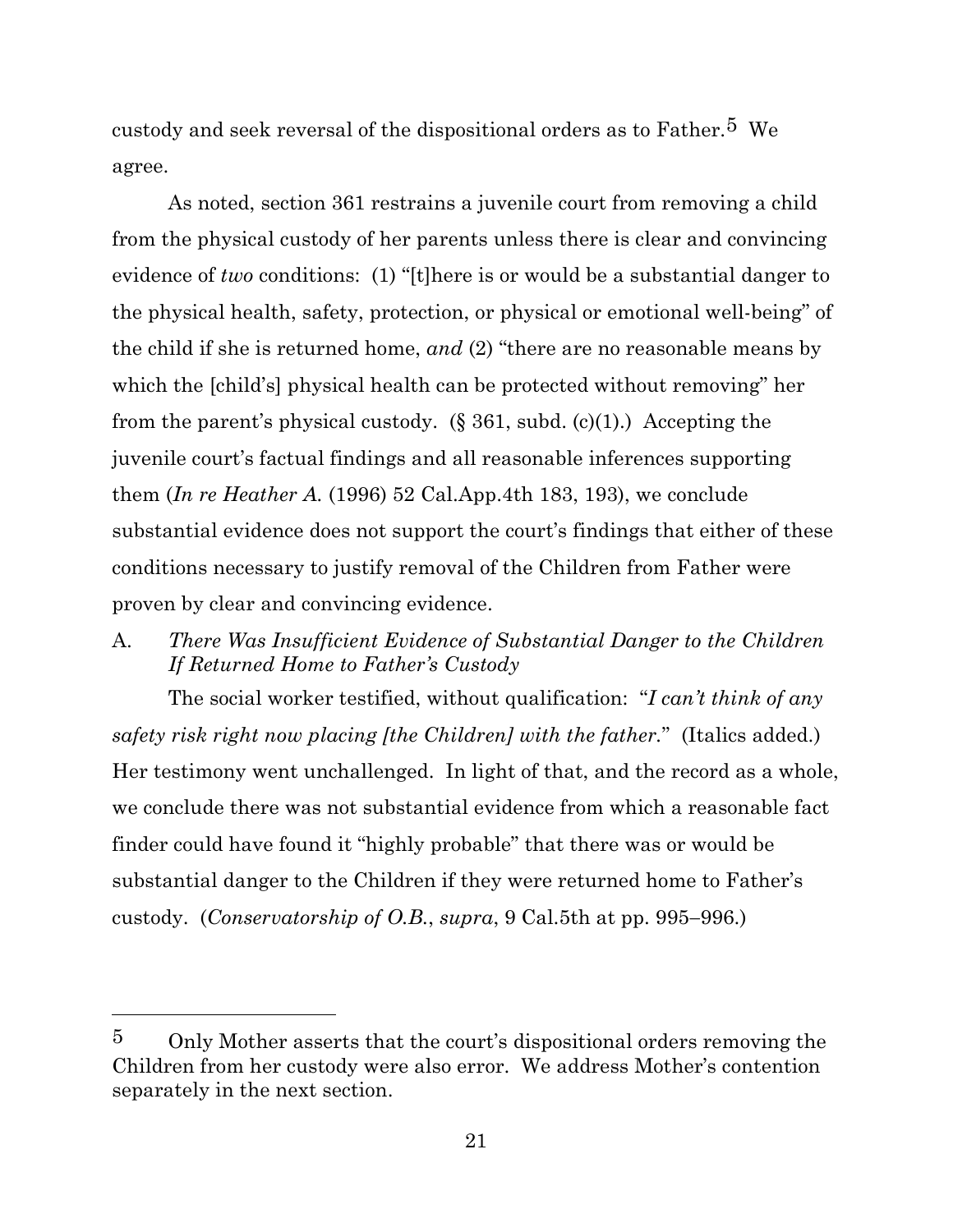We first note that Father was not the "offending parent." Mother was found to be the "domina[nt] aggressor" in the December 2020 incident by the arresting agency and there were no allegations that Father committed any abuse of Mother in the June 2021 incidents. Instead, the evidence showed he was the victim of Mother's physical and verbal abuse. The Agency's concern with Father was that he failed to protect the Children from exposure to Mother's domestic violence.

Exposing a child to domestic violence is, of course, emotionally harmful and a parent's failure to protect a child from such exposure is relevant in determining if there is risk of substantial danger to a child under section 361, subdivision (c)(1). But as to the Agency's concerns that Father failed to protect the Children, the evidence established that he called 911 to report the December 11, 2020 incident, which resulted in the parents agreeing to participate in voluntary services. It was also Father who called the Agency on June 3, 2021 to disclose there had been additional incidents by Mother. In its reports, the Agency acknowledged that Father demonstrated "protective capacities" and had acted on them when he called law enforcement on December 11, 2020 and Morales on June 3, 2021.

It is evident, from the Agency's reports and Amaro's testimony, that the Agency was mostly troubled by Father's recanting of his June 3, 2021 statements and his so-called "lack of transparency." In particular, the Agency was concerned with Father's subsequent claim that the video he showed the social workers of Mother's abusive conduct was old or that there were no such videos. Amaro explained that she believed the parents "have been given the opportunity to show that they can change," but they "haven't taken advantage of these opportunities." She went on to testify that both parents continue to be in "denial," and although Father "is learning about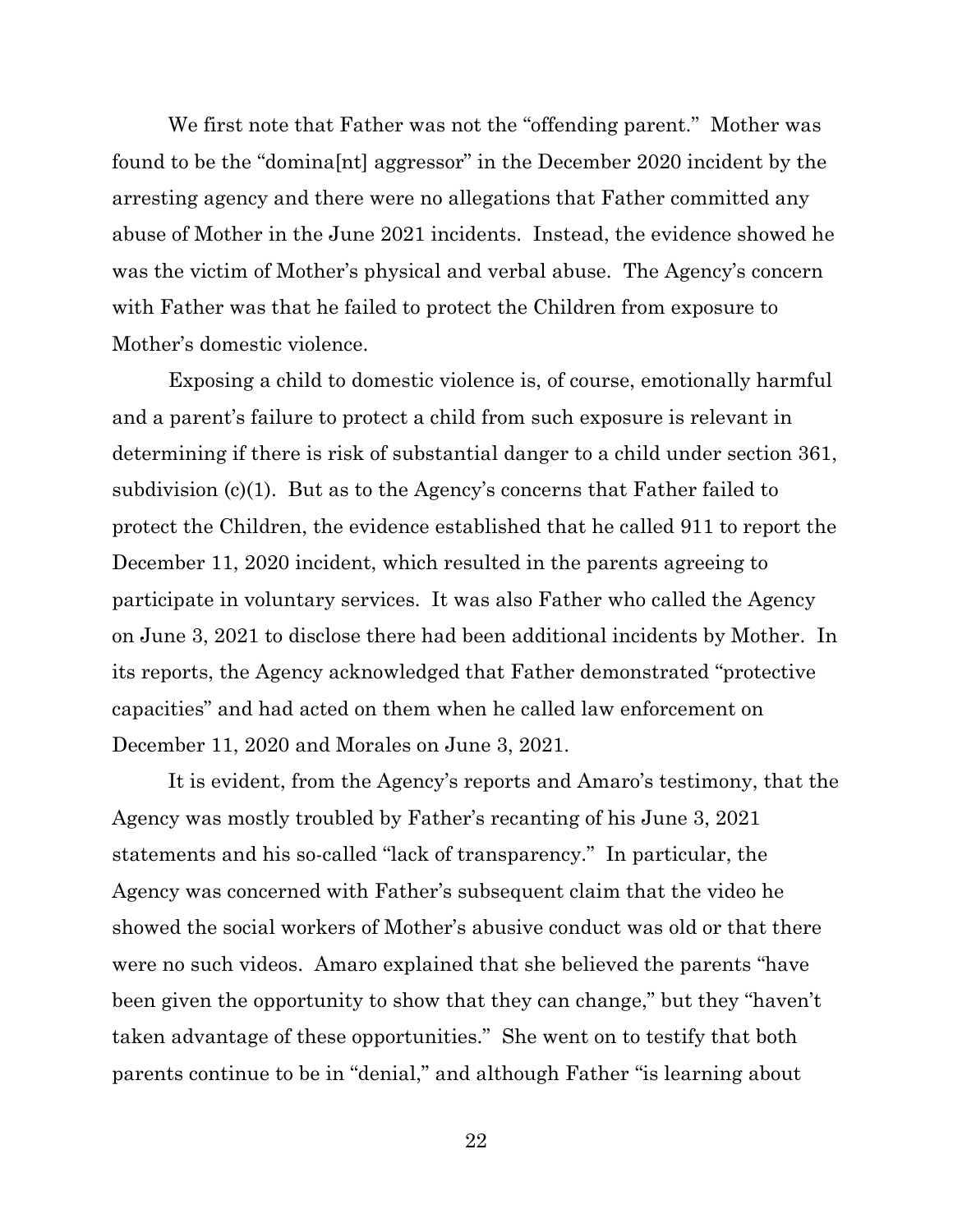domestic violence," his denial causes "concern for the Agency" because it shows "the father has not taken any responsibility" for the June 2 incident.

Indeed, counsel for the Agency argued it was "not yet safe" to place the Children with either parent because they "are still in denial about what's going on." The juvenile court echoed the Agency's position when it ordered the Children removed from their parents' custody. It stated: "[U]nless and until the parents both understand the true scope of the domestic violence, the true seriousness of the domestic violence, then the issue remains dormant. It does not become treated and there is no hope for a safety plan because neither parent acknowledges that there are events and behaviors that need to be addressed and changed." Although troubling, the parents' "lack of transparency" or subsequent denial of the events that led to dependency is not sufficient, by itself, to justify removal of the Children from either parent's custody. (See *Henry V.*, *supra*, 119 Cal.App.4th at p. 525 ["The law requires that a child remain in parental custody pending the resolution of dependency proceedings, *despite the problems that led the court to take jurisdiction over the child*, unless the court is clearly convinced that such a disposition would harm the child."]; *In re Jasmine G*. (2000) 82 Cal.App.4th 282, 289−290 (*Jasmine G.*).)

*Jasmine G.* is particularly instructive here. There, the Agency removed a 15-year-old child from her custodial parent's home because both parents used excessive corporal punishment to discipline the child for violating house rules. (*Jasmine G*., *supra*, 82 Cal.App.4th at p. 285.) At the dispositional hearing, the juvenile court determined it would be unsafe to return the child to her mother, the custodial parent, or to her father's care. The court's determination was based largely on the social worker's testimony that "she did not believe [the child] should be returned because the 'parents seem to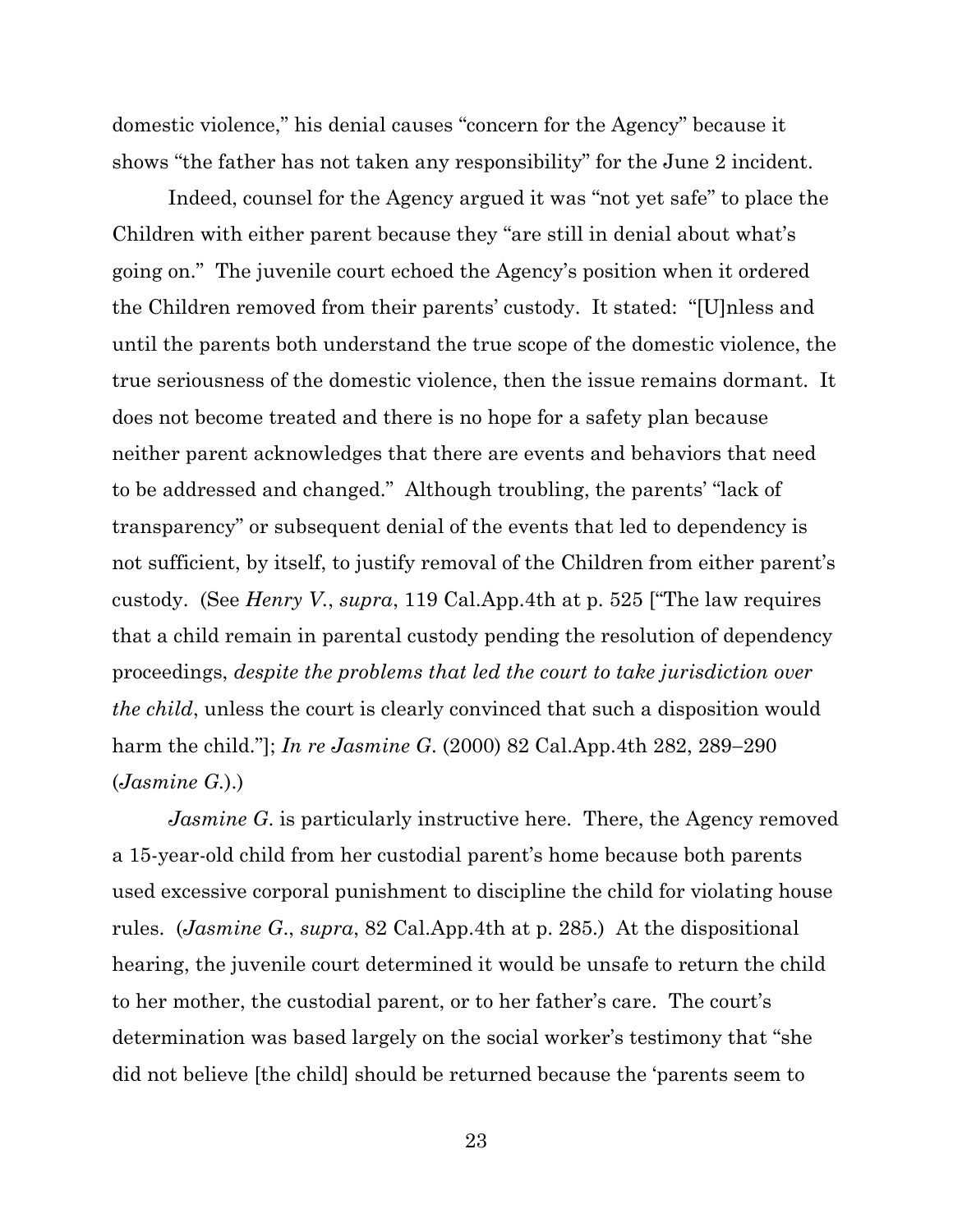*lack understanding of their responsibility and their roles in the incident* that brought [the child] to [the] social service agency's attention.' " (*Id.* at pp. 286−287, italics added.) The social worker also "complained about the parents' '*lack of cooperativeness and the hostility* that's been presented to [the social worker].'" (*Id.* at p. 286, italics added.) The Court of Appeal reversed the dispositional order. It held the social worker's "subjective belief" that the parents lacked understanding of their responsibility or roles in the events that led to dependency and the parents' lack of cooperativeness and hostility toward the Agency is *not* clear and convincing evidence of substantial danger to the child under section 361, subdivision (c)(1).<sup>6</sup> (*Jasmine G.*, at pp. 285, 289−290.)

Here, the unchallenged testimony from the social worker was that *it was safe* to return the Children to Father. Buttressing that testimony was the fact that, by the time of the dispositional hearing, the Agency had lifted the requirement that the parents visit the Children separately, and the juvenile court had granted the Agency further discretion to lift supervision of their visits altogether. Additionally, counsel for the Children voiced, in July 2021, her tentative support of unsupervised visits for Father based on reports that he had gained "a lot of insight" from his domestic violence classes, and

<sup>6</sup> In declining to return the child to the father's care, the juvenile court stated it " 'wasn't convinced [he] was totally ready to put in practice what he learned in parenting.'" (*Jasmine G.*, *supra*, 82 Cal.App.4th at p. 288.) The Court of Appeal found this reason inadequate to support a finding there are " 'no reasonable means' " of preventing removal, as is additionally required under section 361, subdivision (c)(1). Although "strictly" dicta, because the father had not filed an appeal of his own, the court stated "that too made the [dispositional] order subject to reversal." (*Jasmine G.*, at pp. 292−293.) We discuss in the next section the juvenile court's finding there were no reasonable means to prevent the Children's removal.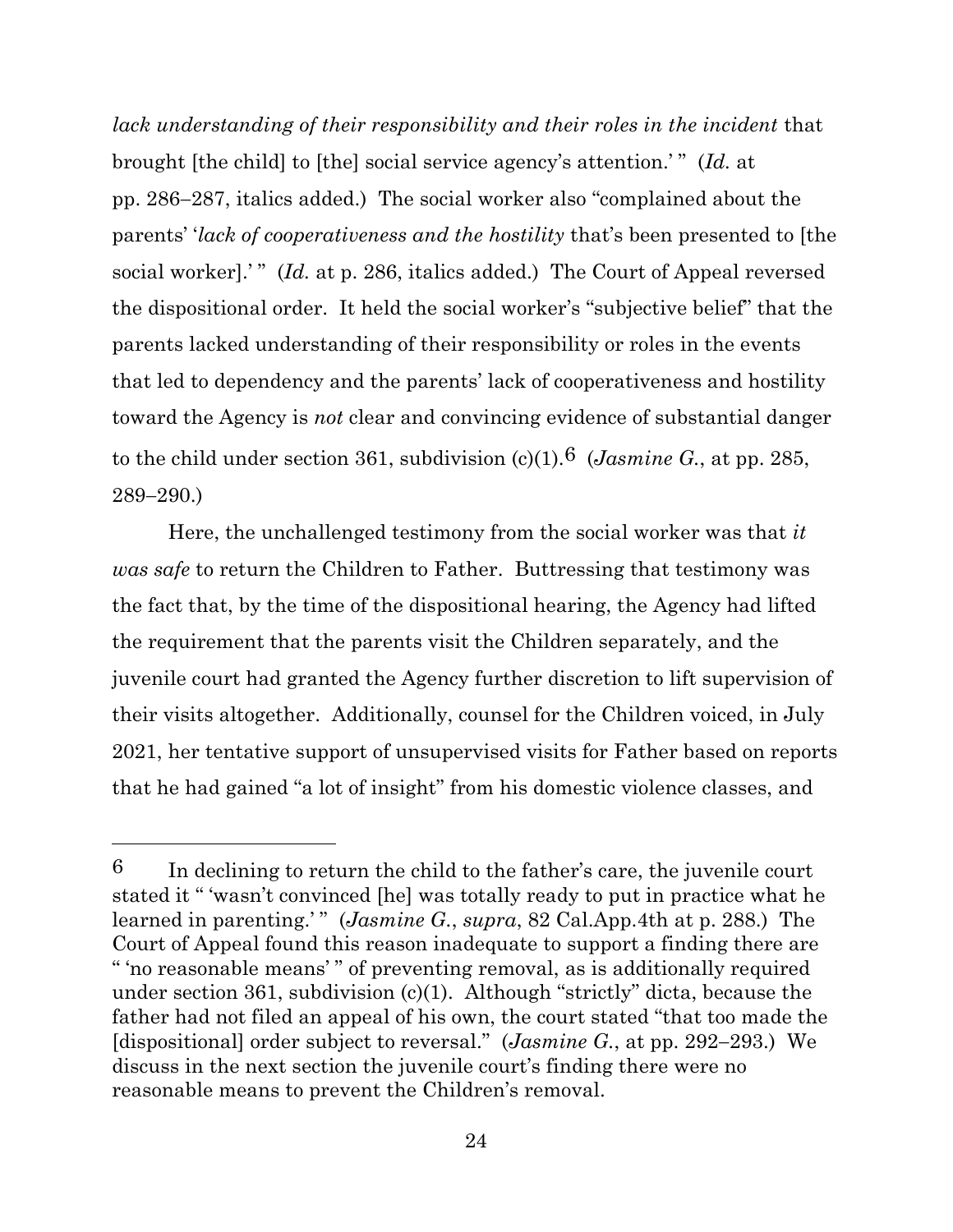requested at the dispositional hearing that the Children be returned to Father. The evidence also showed Father not only participated in parenting and domestic violence classes, but he "exceed[ed]" expectations and had "changed positively in terms of attitude and contribution" to the domestic violence program. Even Amaro agreed that Father was "doing extremely well" in his programs. Yet despite Father's progress, Amaro *believed* he had not shown change, had not taken responsibility, and was in denial about the events that led to dependency.7 As in *Jasmine G.*, neither the social worker's "subjective belief" nor the juvenile court's "subjective perception" that Father had not "sufficiently 'internalized' " lessons from the events that led to dependency is clear and convincing evidence that the Children could not be safely returned to Father. (*Jasmine G*., *supra*, 82 Cal.App.4th at pp. 288−289, 293.)

In sum, we conclude substantial evidence does not support the juvenile court's finding, by clear and convincing evidence, that there was or would be

<sup>7</sup> While we do not minimize Father's recantation, we note that it occurred *after* the social worker Morales told him "the children might not be able to stay with him because he did not protect the children when the mother had a mental health crisis." When he recanted, Father reminded Morales of her statement that the Agency would take the Children from him because he did not call law enforcement, suggesting it was the reason for his change in position. Up until then, Father fully cooperated with the Agency. Thus, his recantation appears motivated more by fear of losing the Children than an unwillingness to acknowledge the domestic violence in his relationship with Mother or a refusal to change. But, as the Court of Appeal observed in *Jasmine G*., we should be careful that "objectively measurable things," like a parent's progress in parenting and domestic violence classes, should not be "trumped by a parent's having *incorrect ideas* about social workers, government intervention in family life, and the whole juvenile justice 'system' that do not sit well with social workers." (*Jasmine G.*, *supra*, 82 Cal.App.4th at p. 290.)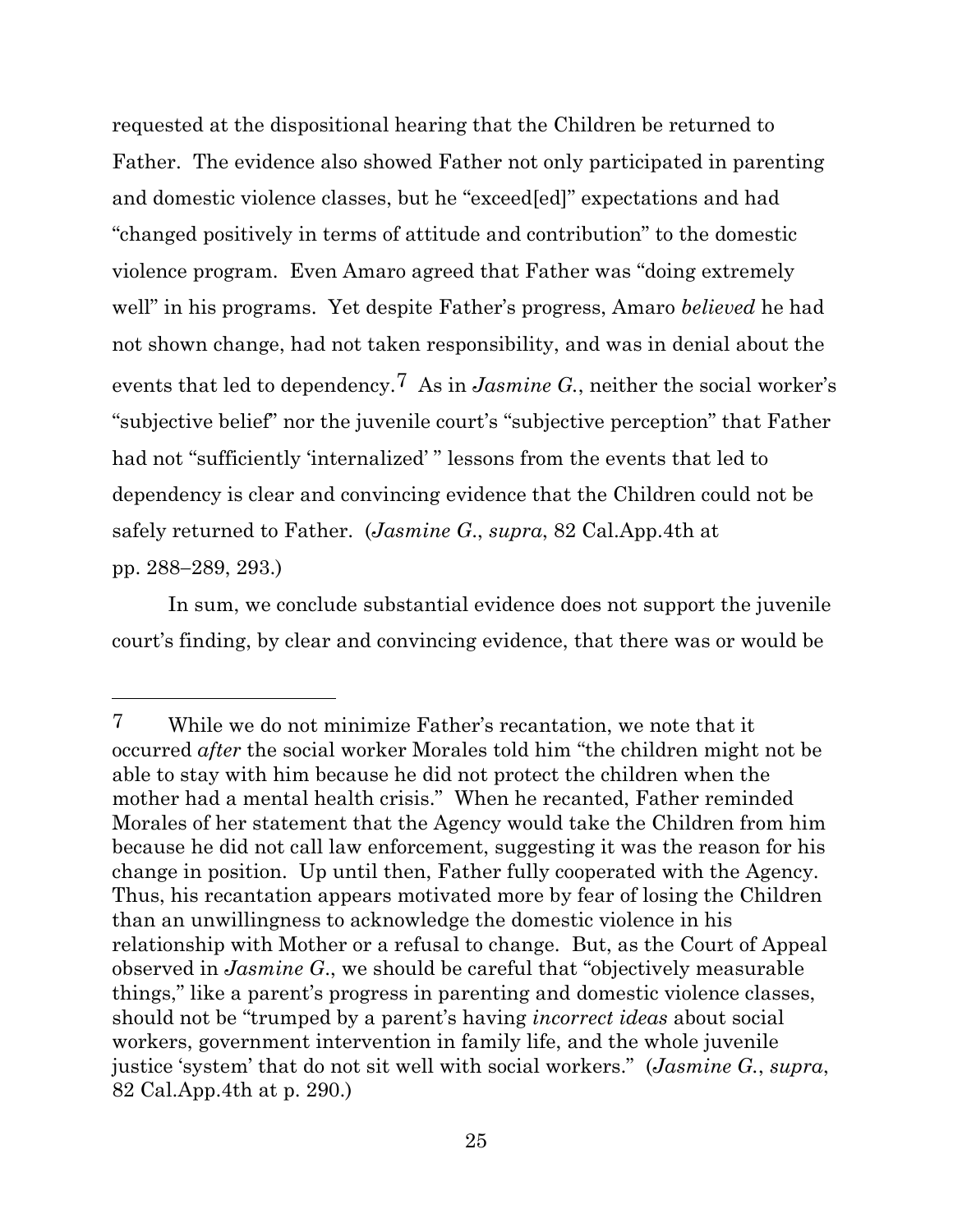substantial danger to the Children if they were returned home to Father. We reverse the dispositional orders as to Father on that basis alone.

B. *There Was Insufficient Evidence of No Lesser Alternative Than Removal of the Children from Father's Custody*

Section 361, subdivision (c)(1), requires a second condition be met before the juvenile court may remove a child from her parent's custody. There must also be clear and convincing evidence of "no reasonable means" of protecting the child other than removal.  $(\S 361, \text{subd.} (c)(1))$  In other words, "California law requires that there be *no lesser alternative* before a child may be removed from the home of his or her parent." (*Jasmine G*., *supra*, 82 Cal.App.4th at p. 284, italics added.) As a lesser alternative, section 361 expressly requires the juvenile court to "consider, as a reasonable means to protect the [child]," "[t]he option of *removing an offending parent . . . from the home.*" (§ 361, subd. (c)(1)(A), italics added.) But neither the Agency nor the juvenile court considered the option of ordering Mother to leave the home, as counsel for the Children had requested.

The Agency had considered only *one* option before removal—MGGM moving into the home with both parents. And the Agency rejected that option because it believed it was an insufficient safety plan for the Children because of Mother's perceived influence on MGGM. We note that MGGM was approved by the Agency to live with the parents and the Children as part of an earlier voluntary safety plan in January 2021, and she did so from February through April 2021, without any known problems.

Amaro admitted the Agency never explored any other alternatives to prevent removal of the Children from Father's custody, specifically the option of requiring Mother to move out of the home. When asked what the Agency "would need to know" to consider that option, Amaro testified the Agency would need to know who was going to provide daycare for the Children while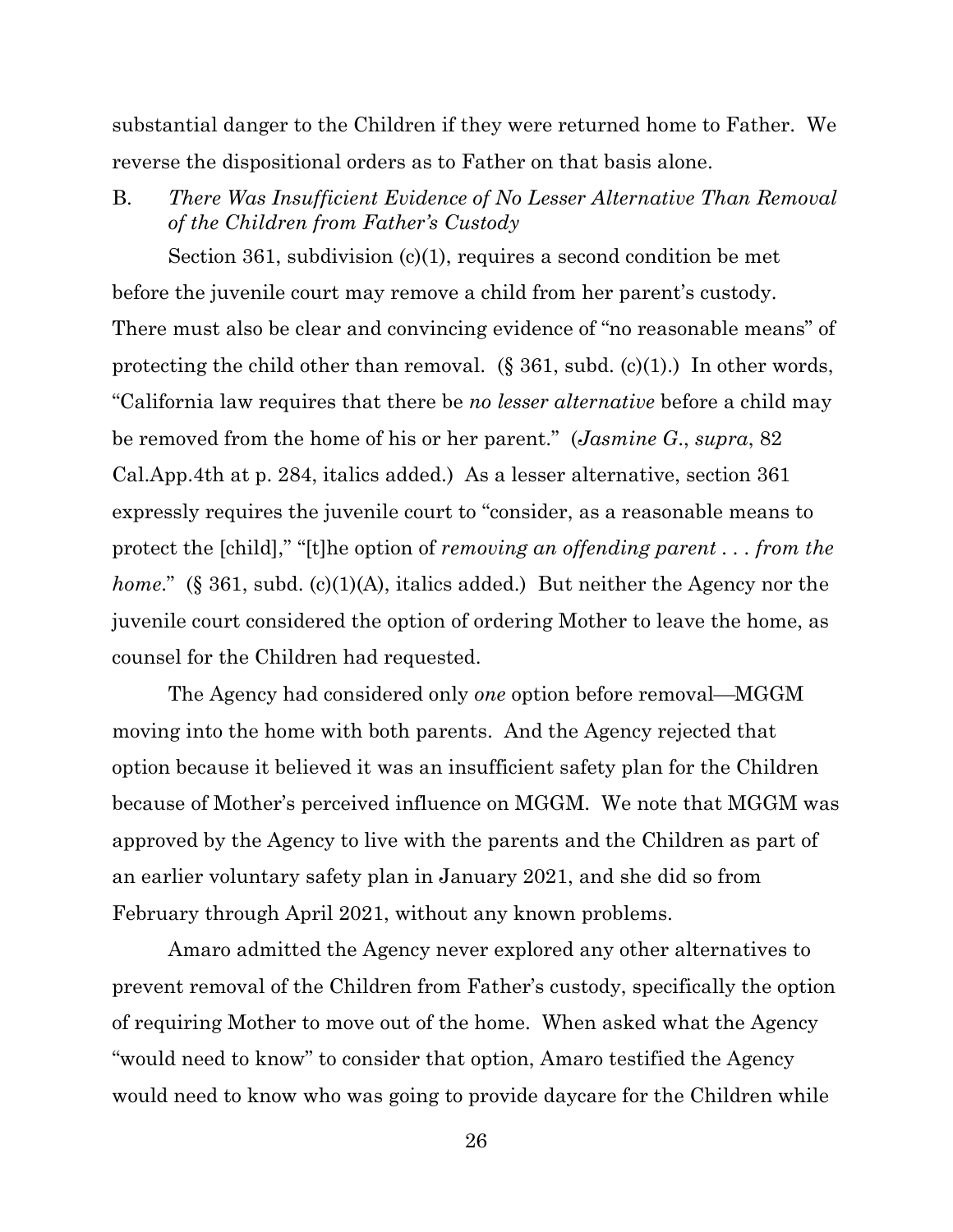Father worked "from home" in the nursery. That is not an insurmountable obstacle. As counsel for Father suggested in cross examination of Amaro, MGGM could provide daycare while Father worked on-site, or MGGM could supervise Mother with the Children during daytime hours while Father worked, the Children return to him at night and Mother leave the home. Amaro testified she could not think of *any* risk posed by either scenario under a plan where Mother moved out. Rather, "that [was] something the Agency can explore" but it just had not thought of it "at this time."

The Agency has a duty to ensure that "reasonable efforts [are] made to prevent or eliminate removal" of the Children. (See Cal. Rules of Court, rule 5.690(a)(1)(B)(i) [mandating the Agency prepare a social study of the child and, if it recommends removal, the Agency "must include" a "discussion of the reasonable efforts made to prevent or eliminate removal"].) Moreover, California dependency laws require that removal be the "last resort." (*Henry V.*, *supra*, 119 Cal.App.4th at p. 525.) Here, it cannot be said that removal of the Children from their home was the last resort where the Agency admits there were other viable options left to "explore."

The Agency's failure to consider removal of Mother from the home as a lesser alternative to removal of the Children from Father is simply inexplicable. This is especially so because the Agency's safety plan in response to the June 2, 2021 incident—which triggered initiation of dependency proceedings—was for the Children to stay in the home *alone* with *Father*, and for Mother to move out. In that safety plan, the Agency did *not*  require MGGM to move in with Father or to provide daycare to the Children while he worked. Further still, the parents fully complied with that safety plan. Mother moved out and saw the Children under the supervision of a third party. She then only returned to the home after the Agency had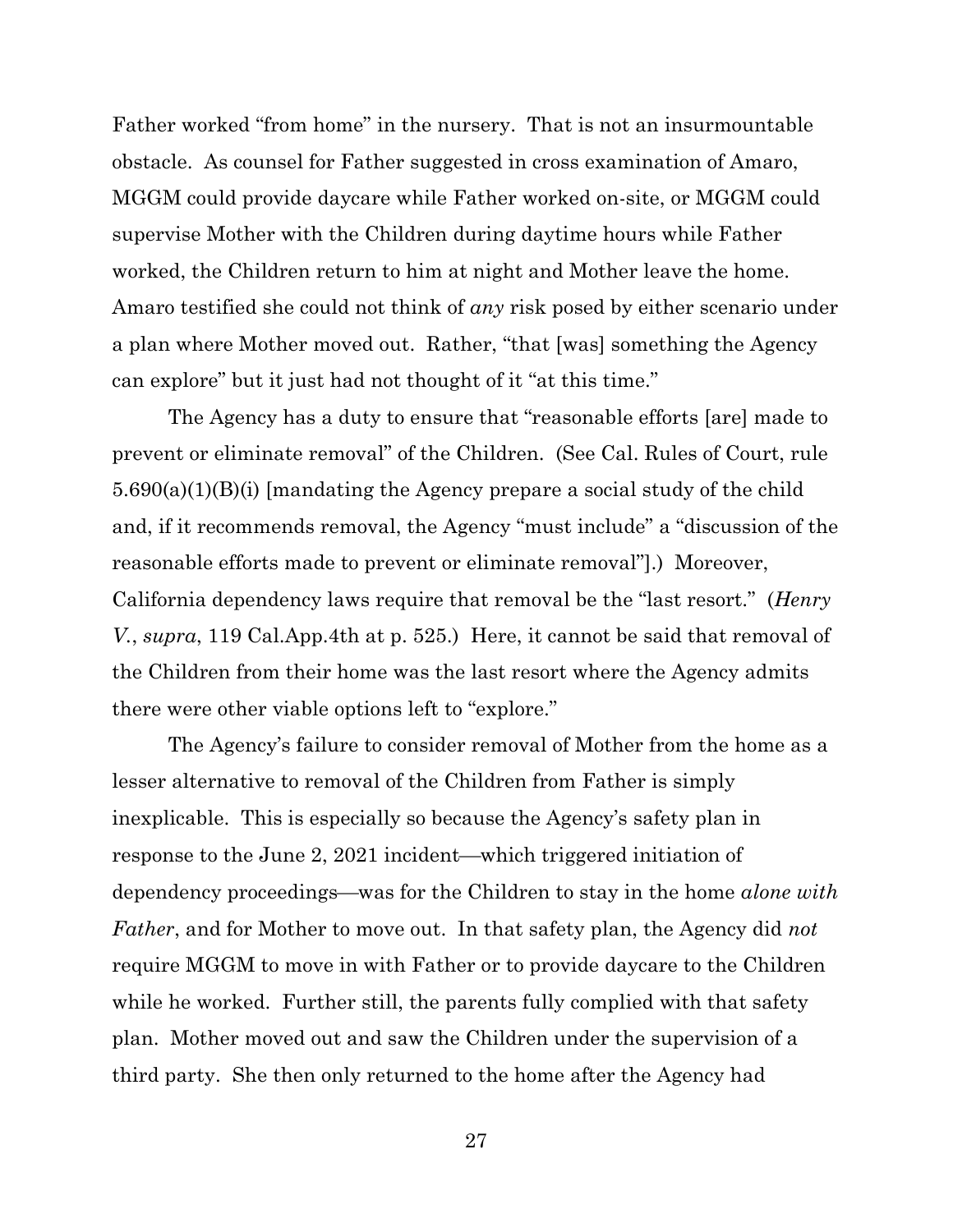removed the Children on June 10 when it obtained protective warrants and filed the dependency petitions. Thus, the juvenile court was not correct when it found "the plans that have *always* been submitted for consideration" involved the parents living and co-parenting in the same home together. (Italics added.) The parents, in fact, had demonstrated compliance with the Agency's safety plan that required them to live and parent their children separately and apart.

The juvenile court, however, determined there was no lesser alternative to removal because it found *the only option advanced by the Agency*—that MGGM move in with both parents—was "not an option as far as reasonable means" because MGGM testified she was only willing to move in with both parents but not Father alone. We first observe that the juvenile court had a duty, in making the decision to remove the Children, to independently determine "whether reasonable efforts were made [by the Agency] to prevent or to eliminate the need for removal of [the Children] from [their] home." (§ 361, subd. (e); see *In re Ashly F.* (2014) 225 Cal.App.4th 803, 809−810 (*Ashly F*.).) Without that safeguard, "there is a danger the [A]gency's declarations that there were 'no reasonable means' other than removal 'by which the [children's] physical or emotional health may be protected' and that 'reasonable efforts were made to prevent or to eliminate the need for removal' can become merely a hollow formula." (*Ashly F*., at p. 810.) But as we have already determined, the Agency failed to make reasonable efforts to prevent or eliminate removal of the Children. (See Cal. Rules of Court, rule 5.690(a)(1)(B)(i); *Ashly F*., at p. 809.)

Second, the juvenile court is required to consider the option of *ordering* an offending parent to leave the home, whether the option is explored or advanced by the Agency. (§ 361, subd. (c)(1)(A); see e.g., *In re Michael S.*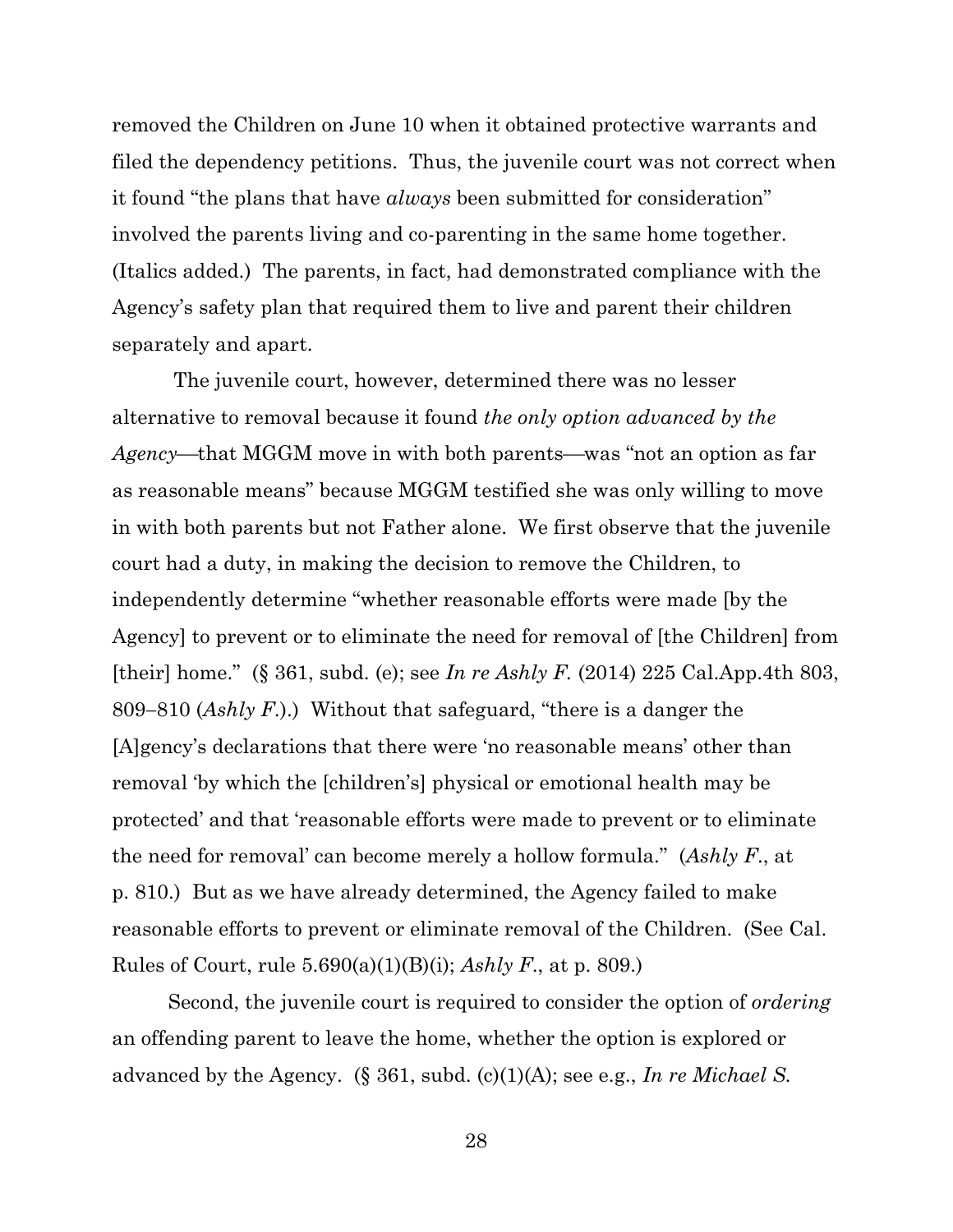(2016) 3 Cal.App.5th 977, 984−985 ["[I]f only one parent engages in the conduct underlying a dependency petition, the juvenile court might conclude that it is appropriate to remove the child only from the offending parent and allow the child to remain in the other parent's custody."].) Nothing in the record shows the juvenile court considered that option.

Instead, the court erroneously placed the burden *on Father* to "tak[e] affirmative steps to secure a residence for himself and the children, whether that is having the mother move out or getting an entirely different residence." The court also found the Agency did not "fail[ ] to undertake reasonable efforts" to keep the Children with Father because "*Father never affirmatively or proactively requested that.*" (Italics added.) Thus, without Father taking those affirmative steps, the court declined to even consider returning the Children to Father despite the uncontroverted evidence that it was safe to do so. Instead, it expressed "hope that that can be broached *in the future*." (Italics added.) Like the Agency's statement that it "can explore," at a later time, the option of returning the Children to Father if Mother moved out, the court's statement that *that* was a plan that "can be broached in the future" demonstrates removal of the Children at the dispositional hearing was neither a lesser alternative nor the last resort. (*Henry V*., *supra*, 119 Cal.App.4th at p. 525; see *id.* at p. 528 [Section 361 " 'embodies "an effort to shift the emphasis of the child dependency laws to maintaining children in their natural parent's homes where it was safe to do so." ' "].)

On this record, we conclude substantial evidence does not support the juvenile court's finding, by clear and convincing evidence, that there was no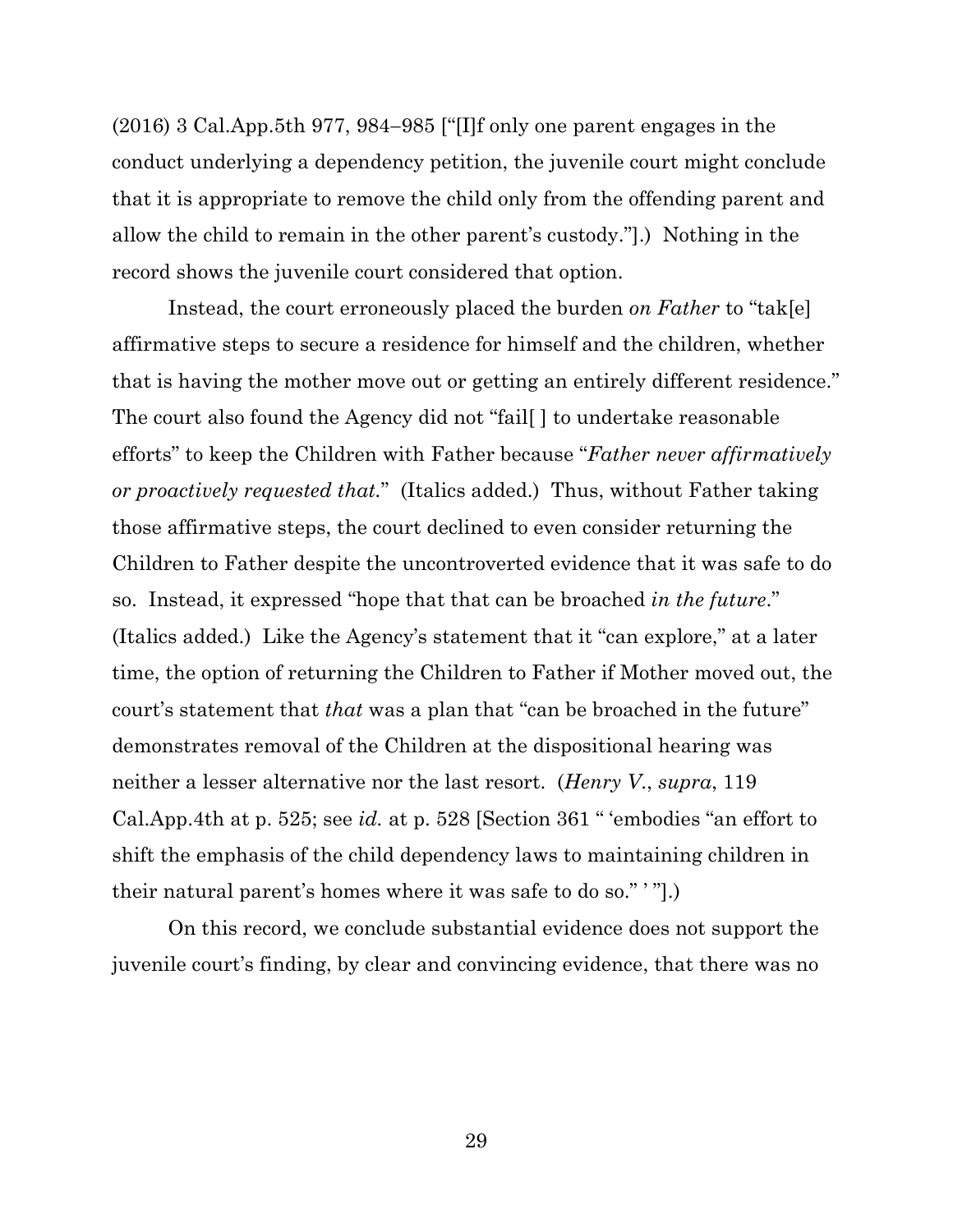lesser alternative to the Children's removal from Father. We reverse the dispositional orders as to Father on this additional and independent basis.

### III.

# *Substantial Evidence Does Not Support Removal of the Children from Mother's Custody*

We now address Mother's contention that substantial evidence does not support the juvenile court's dispositional orders removing the Children from her custody. Because the juvenile court did not separately address whether it was safe to place the Children with Mother, or the option of ordering Mother to leave the family home, much of our analysis regarding the sufficiency of the evidence supporting the findings necessary to justify removal of the Children from Father also applies to the dispositional orders regarding Mother. However, we acknowledge that Mother was the offending parent and consider whether that factor renders the evidence sufficient to support the juvenile court's section 361, subdivision (c)(1) findings as to Mother. We conclude it does not.

A. *There Was Insufficient Evidence of Substantial Danger to the Children If Returned to Mother's Custody*

Mother was the offending parent, and was found to be the "domina[nt] aggressor" by the arresting agency in the December 2020 incident. However, Mother's aggression was directed at Father, and not M.V. or I.V.8 We have no doubt the Children were at risk of suffering emotional harm as a result of the domestic violence between Mother and Father, but conclude that harm

<sup>8</sup> We acknowledge there were some allegations regarding both physical and verbal aggression toward Father's older child, A.V., but the findings at issue in the present appeal concern only M.V. and I.V. and the juvenile court's jurisdiction over them was based solely on the allegations of domestic violence between Mother and Father.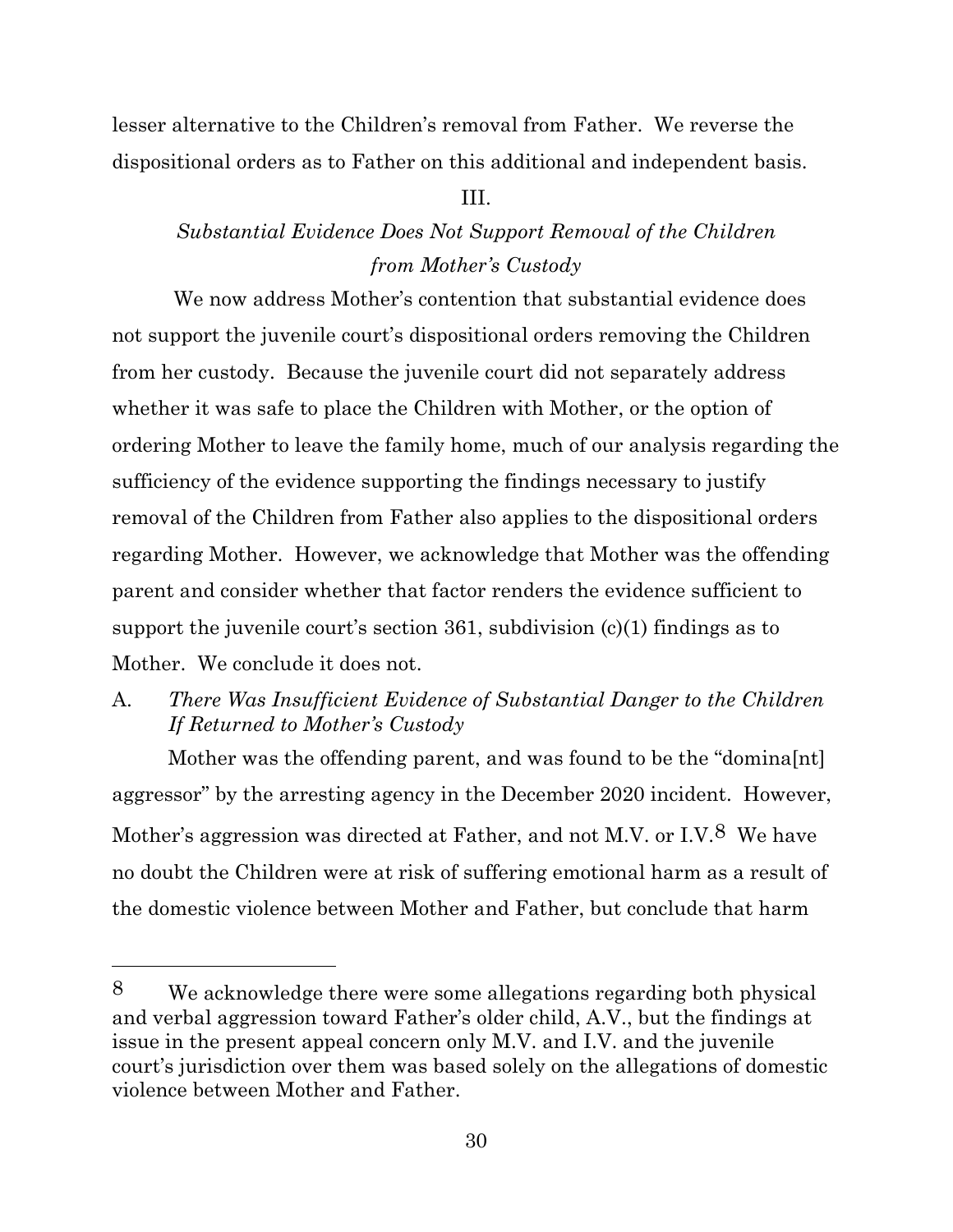was not sufficient, without more, to establish a substantial danger to the Children's well-being if returned to Mother's custody on the condition that she leave the family home.

"The law requires that a child remain in parental custody pending the resolution of dependency proceedings, *despite the problems that led the court to take jurisdiction over the child*, unless the court is clearly convinced that such a disposition would harm the child." (*Henry V.*, *supra*, 119 Cal.App.4th at p. 525, italics added.) Thus, even a finding that a parent directly harmed a child through "abuse cannot alone provide the clear and convincing evidence necessary to justify removing a child." (*I.R.*, *supra*, 61 Cal.App.5th at p. 520; accord *Ashly F.*, *supra*, 225 Cal.App.4th at p. 811 ["A finding of parental abuse is not sufficient by itself to justify removing the child from the home."].) As the California Supreme Court has observed: "Even when one so seriously violates parental responsibilities, however, the strong countervailing interests unique to the status of parent must still be considered. A mere finding of parental abuse does not sever the legal and familial bond between parent and child. The Juvenile Court Law restricts judicial power to remove a child from the care and society of even an abusive or abuse-tolerant parent." (*Kiesha E.*, *supra*, 6 Cal.4th at p. 77.) "Rather, the juvenile court must determine whether a child will be in substantial danger if permitted to remain in the parent's physical custody, considering not only the parent's past conduct, but also current circumstances, and the parent's response to the conditions that gave rise to juvenile court intervention." (*I.R.*, at p. 520*.*)

Considering Mother's response to the Agency's intervention and the current circumstances in this case, we cannot conclude there was sufficient evidence to support the juvenile court's finding of substantial danger to the Children if returned to Mother's custody. This is particularly true when we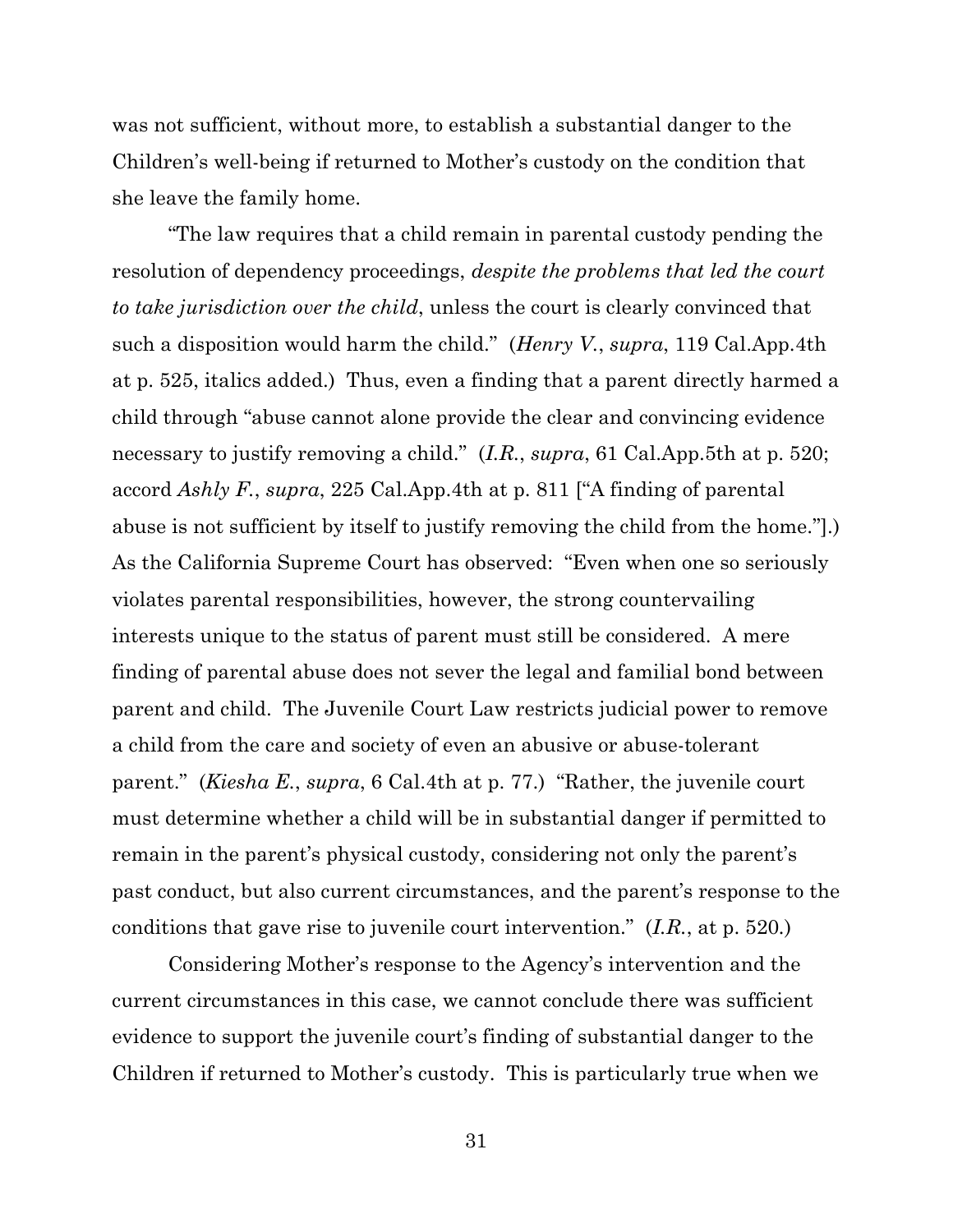consider the heightened clear and convincing evidence standard set forth in section 361. Any danger here was based solely on the domestic violence between Mother and Father. Mother had successfully parented the Children on her own, without incident, while staying with the maternal grandmother in Los Angeles after the Agency first became involved. Mother also left the family home after the June incident, appropriately prioritizing the Children's need for safety and stability above her own, and the Agency reported no concerns during her visits with the Children while the case was pending.

The Court of Appeal addressed a similar situation in *I.R.*, *supra*, 61 Cal.App.5th 510. Like here, the only evidence of potential harm to the children derived from domestic violence between the parents. In the primary incident leading to dependency in *I*.*R*., the father slapped the mother with enough force to knock her earring off while their infant child, I.R., and the mother's older child, D.R., were in the home. (*Id*. at p. 513.) However, neither child showed any signs of abuse or neglect and D.R. said he felt safe around the father. (*Id.* at p. 514.) The appellate court reversed the juvenile court's dispositional order removing I.R. from the father, finding "the record supports neither the court's finding that I.R. would be in substantial danger in [f]ather's custody, nor the finding that removing I.R. from [f]ather's custody was the only reasonable means of protecting her." (*Id.* at p. 519.) The court recognized, as we do, the serious threat that domestic violence poses to a child's well-being, but found "nothing in the record suggests [f]ather has ever been violent or aggressive outside the context of his relationship with [m]other." (*Id*. at p. 521.) As the court explained, "[t]he record thus contains only evidence suggesting danger to I.R. if the domestic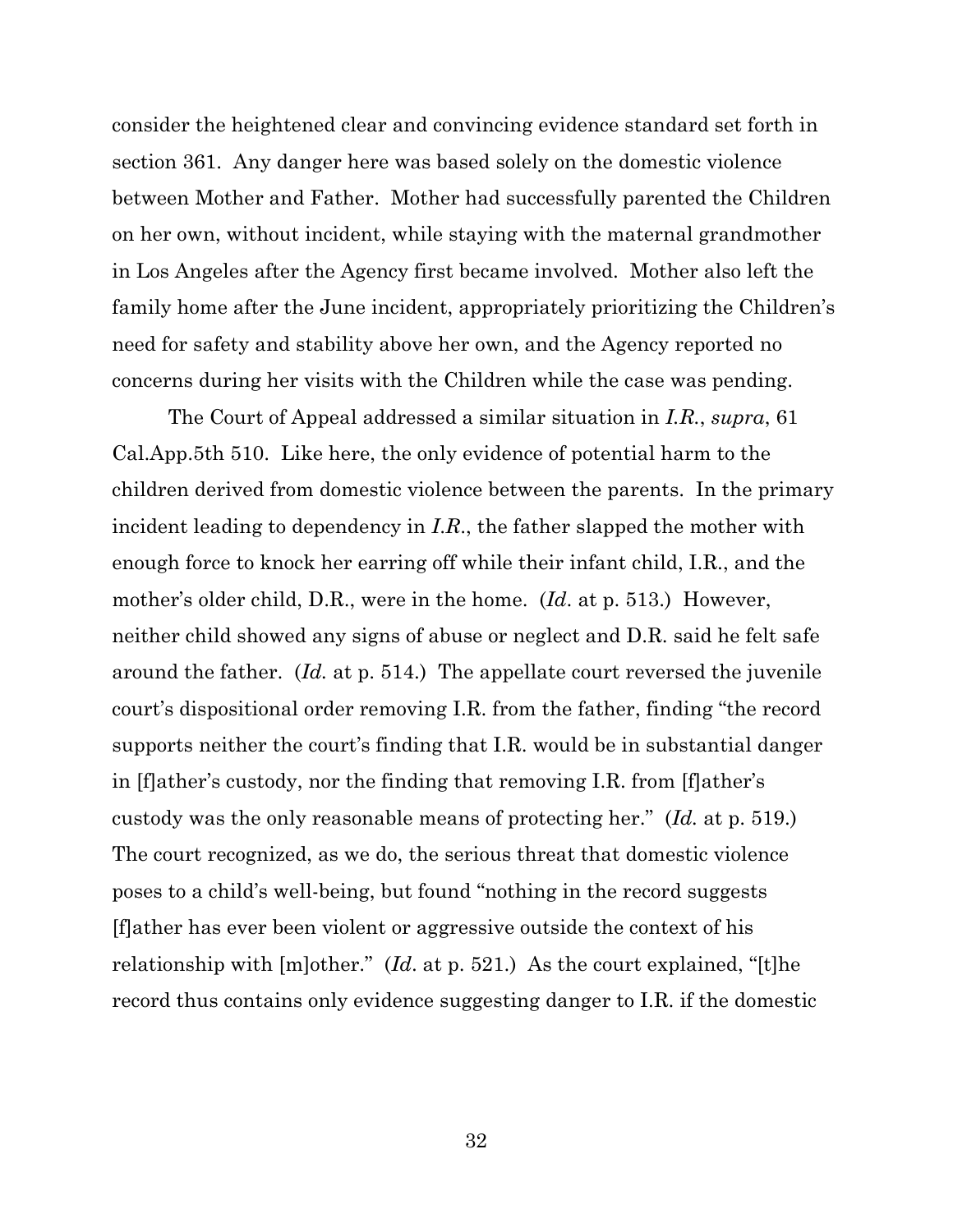violence between [m]other and [f]ather continues—not danger resulting from I.R. being in [f]ather's care." (*Ibid.*)

The same is true here. The record contains evidence suggesting danger to M.V. and I.V. if the domestic violence between Mother and Father continues, but no other evidence of danger to the Children while in Mother's care. Again, there was no indication the Children suffered any harm while living separately or visiting with Mother. On the contrary, MGGM testified Mother was "very careful with the children." The Agency asserts this case is distinguishable from *I.R.* because the father in that case had already moved out of the home by the time of the disposition hearing, while here, it was never the intent of the parents to separate and co-parent from two separate households. The Agency fails to acknowledge, however, that the parents *did* live separately not once but twice when doing so was necessary to maintain custody of the Children. Moreover, the juvenile court had the power to order the parents to live and parent separately in order to eliminate removal of the Children from either parent's or both parents' custody.

In addition, Mother was making progress on her case plan and there was evidence that her ability to manage her relationship with Father was improving. She was participating in domestic violence classes, as well as parenting classes, and explained that she had learned to give herself space when needed and had agreed with Father that one of them would leave the home if they could not resolve a dispute. The Agency lifted the restriction of separate visits and, during an unannounced visit with the entire family in August, just one month before the disposition hearing, Amaro had "no concerns" and noted "the children seemed very happy and the parents were cordial" with one another. Thus, there was no reason to believe Mother would not be able to safely interact with Father on a more limited basis if the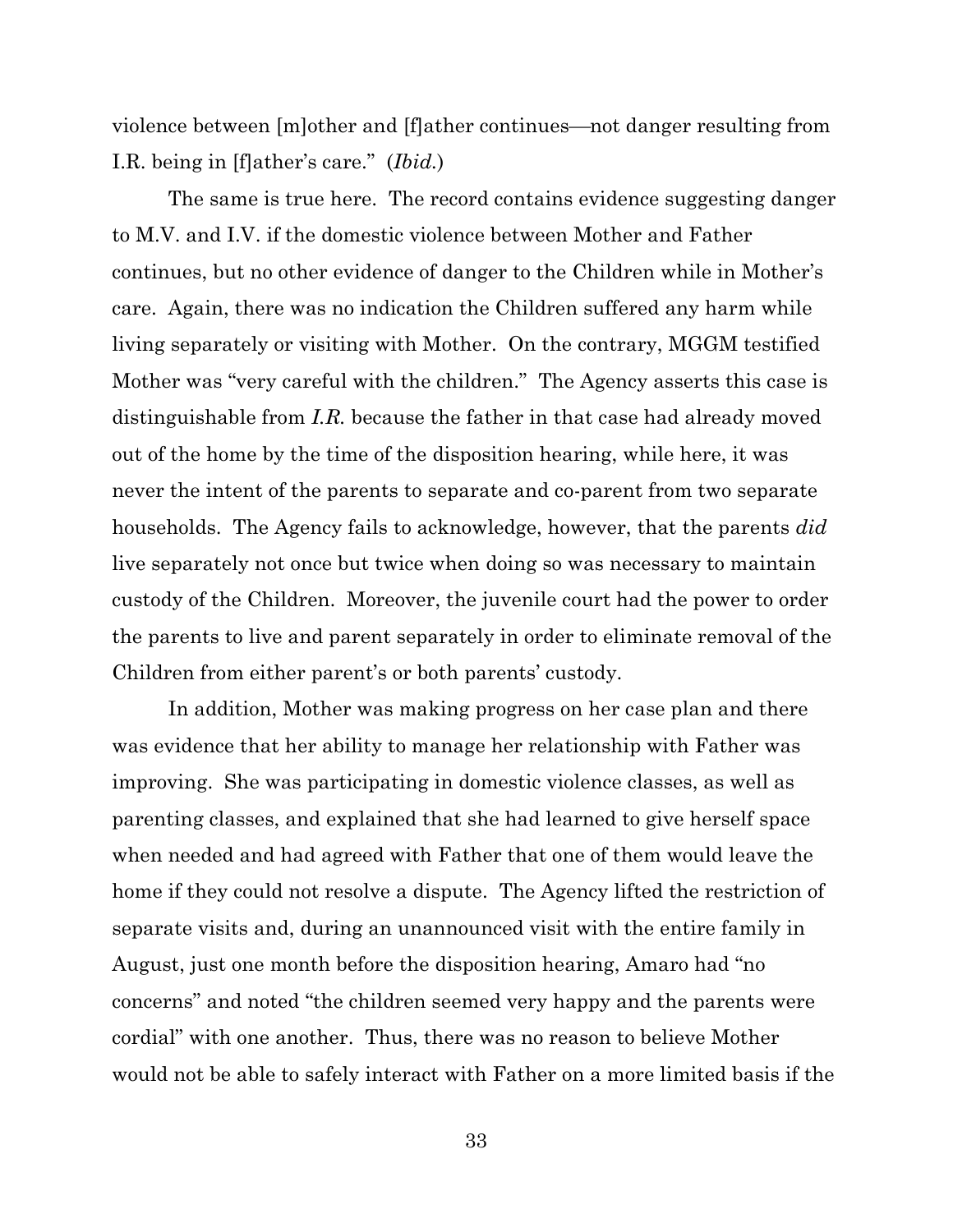Children were returned to their custody on the condition that they live separately.

As with Father, the Agency focuses on the fact that Mother failed to acknowledge the domestic violence that occurred in June at the dispositional hearing. For all the same reasons discussed with respect to Father, Mother's lack of cooperativeness or hostility towards the Agency is not clear and convincing evidence of substantial danger to the Children under section 361, subdivision (c)(1). (See *Jasmine G.*, *supra*, 82 Cal.App.4th at pp. 285, 289−290.) Mother did acknowledge the domestic violence that occurred in December, she was actively participating in services, and there was evidence she had gained insight from those services. Regardless, as we have explained, the sole cause of harm to the Children derived from domestic violence between Mother and Father, and the threat of that harm could be eliminated by dispositional orders requiring Mother and Father to live and parent separately.

Thus, while we acknowledge the significant harms caused by the domestic violence carried out by Mother in the family home, we conclude substantial evidence does not support the juvenile court's finding, by clear and convincing evidence, that there was or would be a substantial danger to the well-being of M.V. or I.V. if they were returned to Mother's custody, so long as she agreed to live and parent separately from Father.

B. *There Was Insufficient Evidence of No Lesser Alternative Than Removal of the Children from Mother's Custody*

As we have explained, section 361, subdivision (c)(1) also required the juvenile court to make a finding, by clear and convincing evidence, there were no reasonable means other than removal to protect the Children and, specifically, to consider the option of ordering Mother to leave the home.  $(\S 361, \text{subd. (c)}(1)(A))$  For all the reasons we discussed with respect to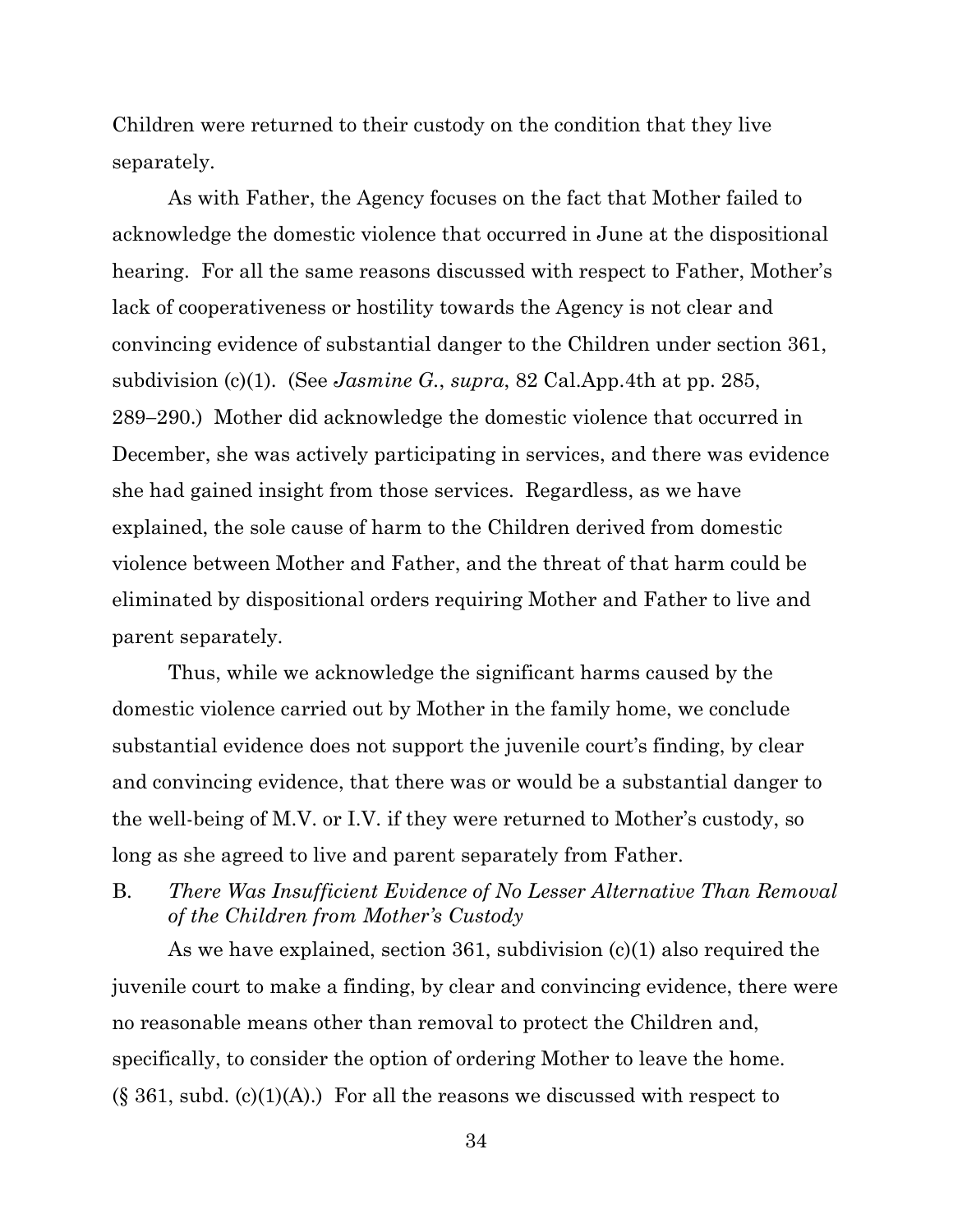Father, neither the court nor the Agency gave due consideration to the option of ordering the removal of Mother from the home. The Agency admittedly *never explored* the option of requiring Mother to move out of the home as an alternative to prevent removal of the Children, even though Mother had voluntarily moved out twice before.

The juvenile court focused on the fact that Mother had moved back into the family home by the time of the dispositional hearing, but again, Mother did so only after the Children were removed. Likewise, in *Ashly F.* "[t]he record show[ed] that [the mother] removed herself from the family home following the detention hearing and had moved back just prior to the jurisdiction hearing *because the children were not present* and to save the family the cost of renting two residences." (*Ashly F.*, *supra*, 225 Cal.App.4th at p. 810, italics added.) The appellate court in *Ashly F*. reversed a dispositional order placing the children with relatives because the juvenile court failed to consider the option of removing the offending parent from the home, "even though the evidence showed that it was available." (*Ibid*.) Here, Mother had demonstrated her willingness and ability to leave the family home on two separate occasions. The Children suffered no harm while Mother was living outside the family home, either in her care or in the care of Father, and there was no evidence Mother would not abide by an order requiring her to do so again if it meant the Children would not be removed from her or Father's care.

As we have discussed, the juvenile court did consider the alternative of having MGGM live in the home with Father—to provide care for the Children while Father worked—but concluded that was not an option because she was not willing to move into the home with Father alone. While we question whether it was appropriate for the Agency or the court to condition return of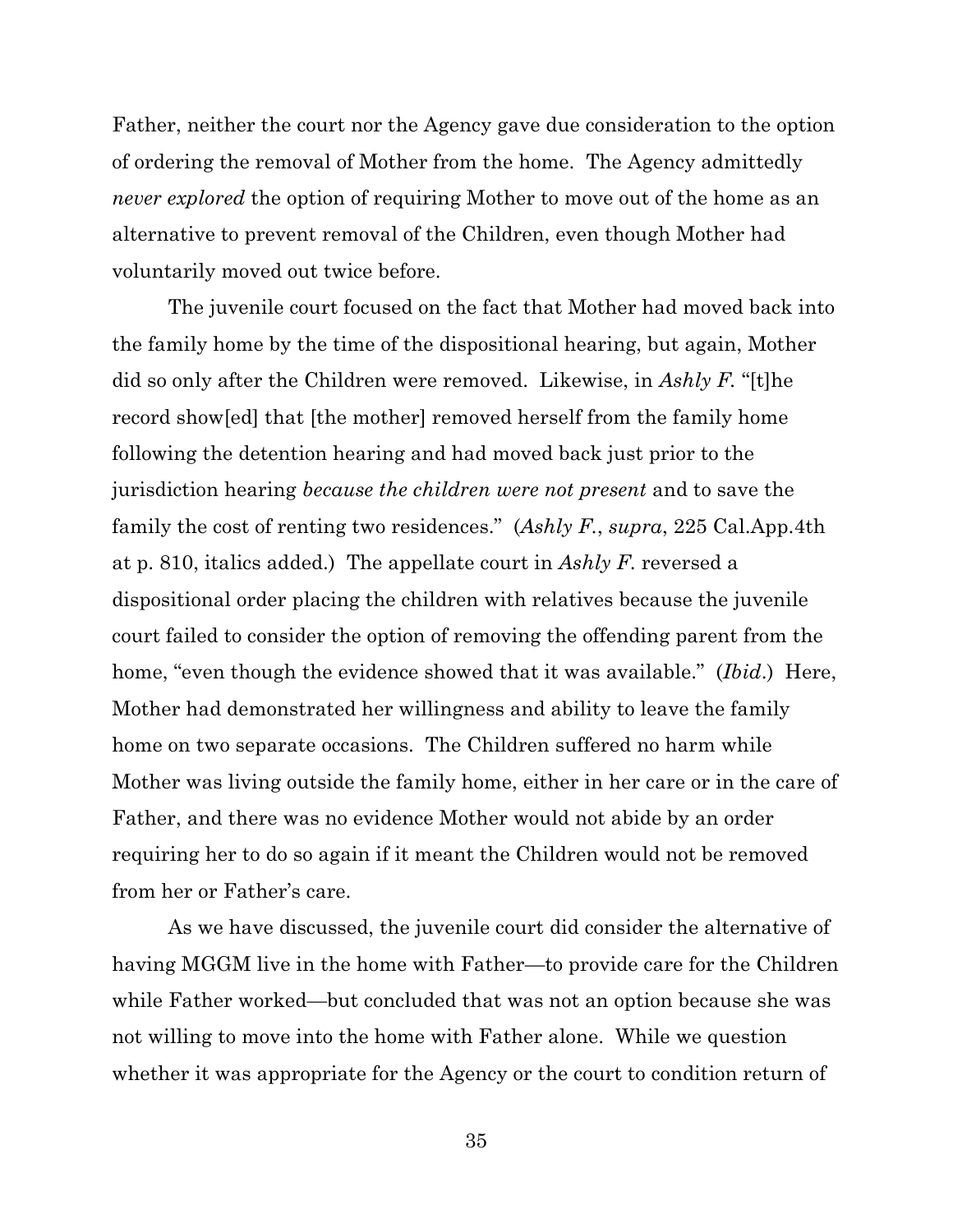the Children on the parents having a plan for daycare, these concerns could be readily eliminated by allowing Mother to care for the Children during Father's work hours, with or without the supervision of MGGM. The Agency was not able to identify *any* risk posed by a scenario in which Mother would care for the Children with MGGM's help while Father worked, even if she did so in the family home. Regardless, to the extent the court or the Agency had any remaining concerns, they could be addressed through additional "reasonable means," such as unannounced visits by the Agency and in-home counseling services. (See *Ashly F.*, *supra*, 225 Cal.App.4th at p. 810.) However, it does not appear that the court considered this option before removing the Children from Mother's custody altogether.

For these reasons, we conclude the juvenile court did not adequately consider whether there were "reasonable means" to protect the Children without removing them from Mother's custody and, thus, the dispositional orders are not supported by substantial evidence. In reaching that conclusion, we do not in any way condone the domestic violence committed by Mother, or seek to negate the significant emotional harms to the Children as a result of domestic violence in the home. Instead, we acknowledge the dispositional orders removing the Children from the custody of both parents represent a " 'critical firebreak' " that should be considered only as "a last resort," despite the problems that led to dependency in the first instance. (*Henry V.*, *supra*, 119 Cal.App.4th at pp. 525, 530.) We cannot conclude there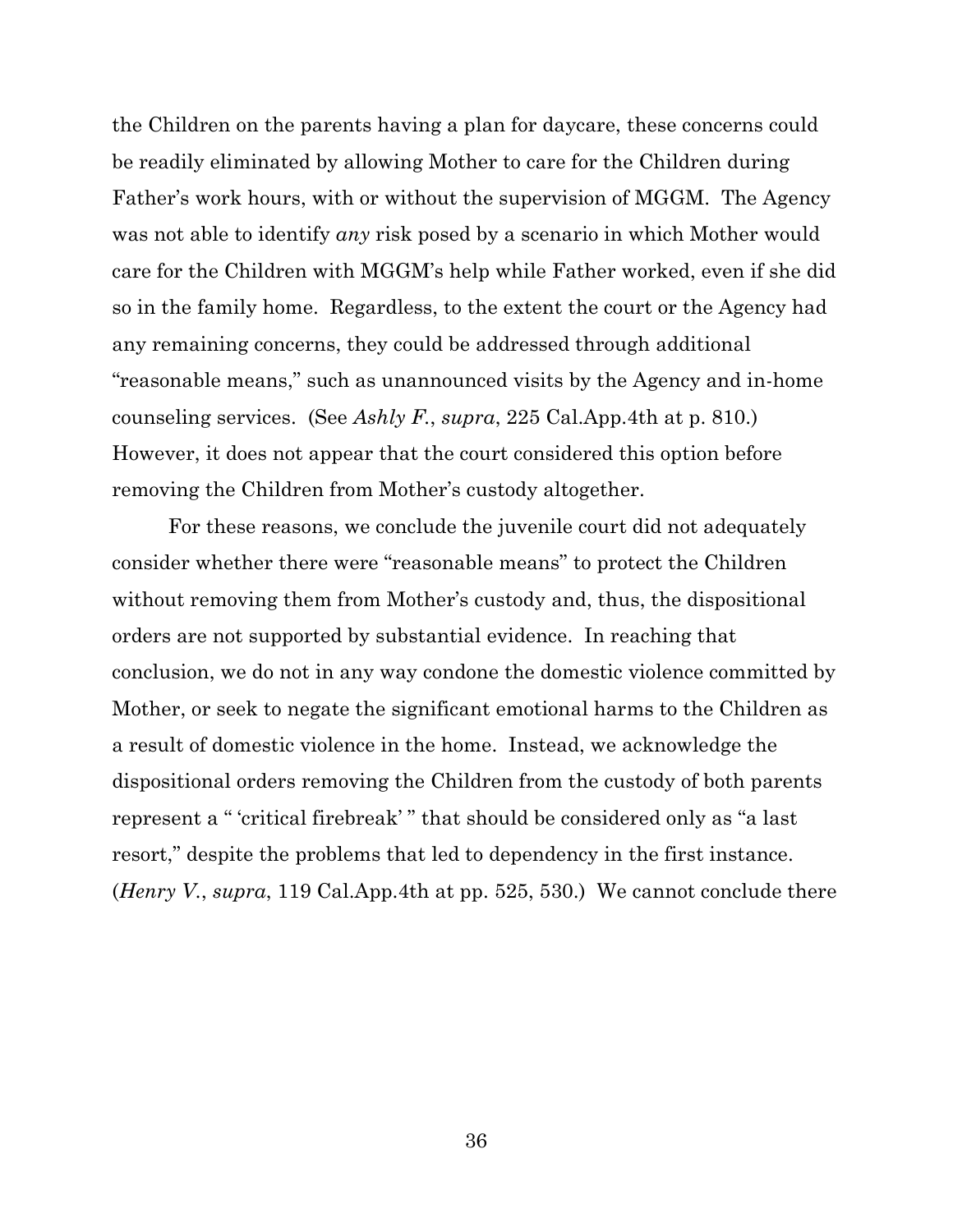was substantial evidence to support a finding that the removal of the Children from Mother's—or Father's—care was the last resort in this case. DISPOSITION

The dispositional orders as to both Father and Mother are reversed and the matter is remanded for further proceedings in accordance with the law.9

DO, J.

WE CONCUR:

O'ROURKE, Acting P. J.

AARON, J.

<sup>9</sup> We base our disposition on the facts existing at the time of the dispositional hearing which we determined from the record on appeal. On remand, the juvenile court must make its decision based on the facts existing at the time of the further proceedings.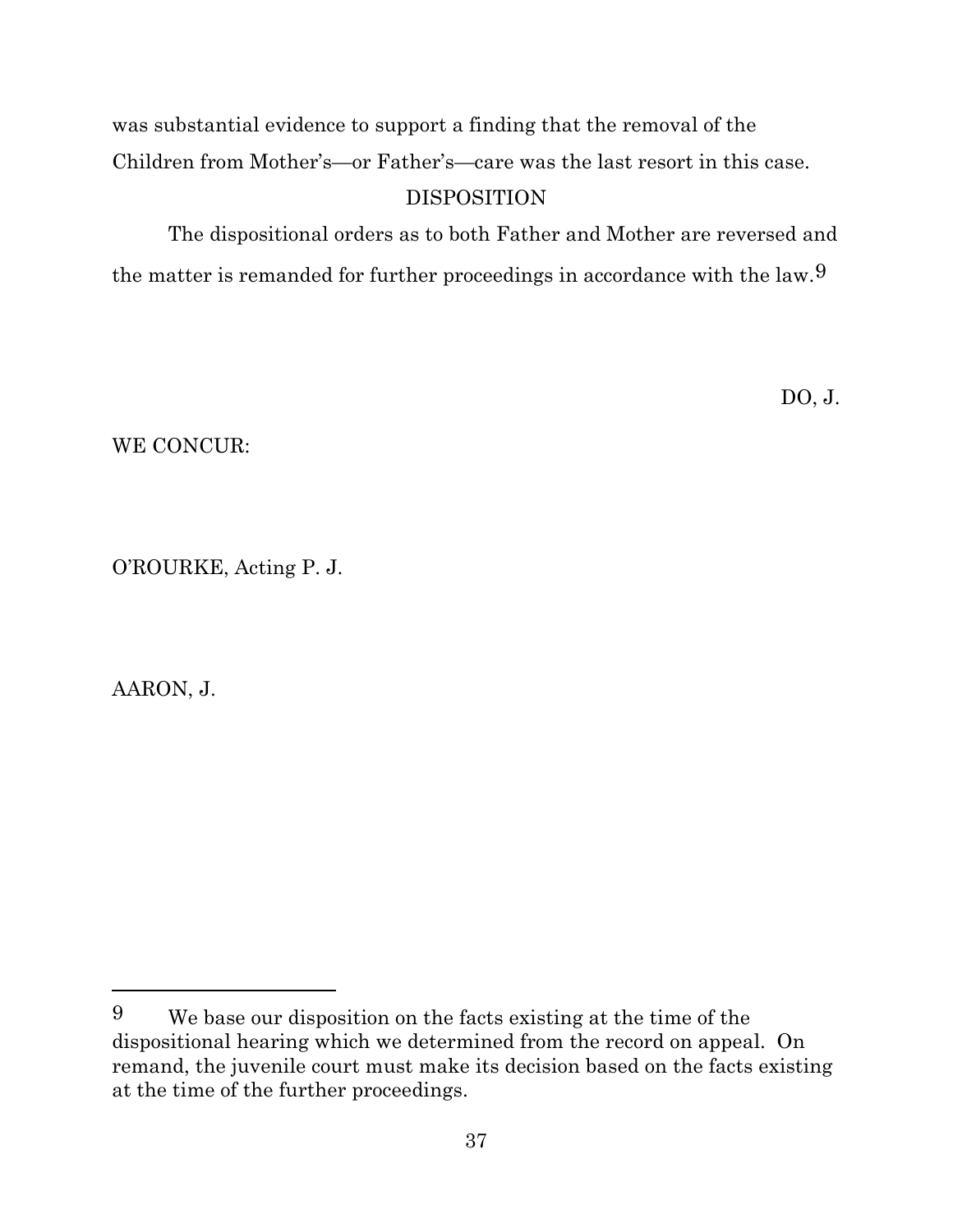Filed 5/17/22

## CERTIFIED FOR PUBLICATION

## COURT OF APPEAL, FOURTH APPELLATE DISTRICT

## DIVISION ONE

## STATE OF CALIFORNIA

| In re M.V. et al., Persons Coming<br>Under the Juvenile Court Law. |                                                    |
|--------------------------------------------------------------------|----------------------------------------------------|
| SAN DIEGO COUNTY HEALTH<br>AND HUMAN SERVICES<br>AGENCY,           | D079473<br>(Super. Ct. No. NJ15751A, B)            |
| Plaintiff and Respondent,                                          |                                                    |
| V.                                                                 |                                                    |
| J.V. et al.,                                                       | ORDER CERTIFYING OPINION<br><b>FOR PUBLICATION</b> |
| Defendants and Appellants;                                         |                                                    |
| M.V., a Minor, etc., et al.,                                       |                                                    |
| Appellants.                                                        |                                                    |

## THE COURT:

The opinion in this case filed on April 22, 2022, was not certified for publication. It appearing the opinion meets the standards for publication specified in California Rules of Court, rule 8.1105(c), the request pursuant to rule 8.1120(a) for publication is GRANTED.

IT IS HEREBY CERTIFIED that the opinion meets the standards for publication specified in California Rules of Court, rule 8.1105(c); and